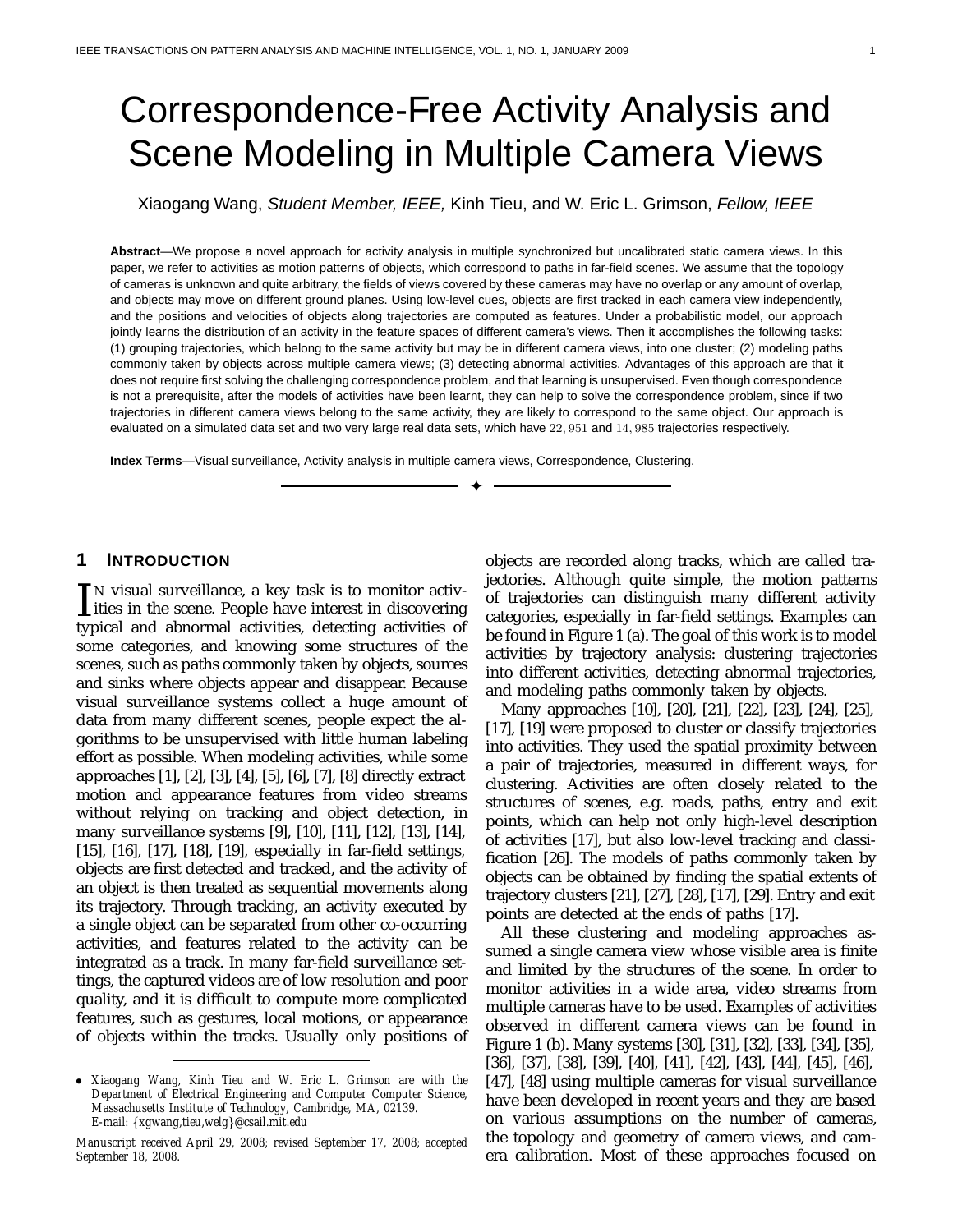

Fig. 1. Simulated examples of activity categories distinguished by motion patterns. Trajectories of different activity categories are marked by colors. Trajectories are obtained from simulation. (a) Activities observed in a single giant camera view, which is usually unavailable in real life. (b) The same activities as in (a) are observed in four different camera views, which are similar to the camera views available in real life. (c) The fields covered by four camera views. They are marked by ploygons in colors: red (camera 1), blue (camera 2), cyran (camera 3) and black (camera 4).

tracking objects across multiple camera views or doing correspondence of trajectories in different camera views. In general, this is a very difficult problem. Because of the structures of the scenes, the distribution and configuration of these cameras could be quite arbitrary and unknown. The camera views may have any combination of large, small, or even no overlap. The objects in the views may move on one or multiple ground planes. Analyzing activities over such a multi-camera network is quite challenging. A natural way of doing multi-camera surveillance is to first infer the topology of camera views [39], [44], solve the correspondence problem [30], [33], [34], [38], [35], [37], [40], [41], [42], [43], [45], [47], stitching the trajectories of the same object in different camera views into a complete long trajectory, and then analyze the stitched trajectories using the same approaches developed for a single camera view. However both inferring the topology of camera views and solving the multi-camera correspondence problem are notoriously difficult especially when the number of cameras is large and the topology of the cameras is arbitrary. The ultimate goal of some surveillance systems is activity analysis instead of solving correspondence. In this paper, we show that activity analysis in multiple camera views can be accomplished without solving the correspondence problem.

We propose an approach to group trajectories, which belong to the same activity but may be in different camera views, into one cluster and model the paths of objects across camera views. They are jointly learnt under a probabilistic model. Our approach is completely unsupervised and does not require the correspondence problem to be solved in advance. The camera settings in our approach are as follows.

- The cameras are static and synchronized but do not have to be calibrated.
- The fields of view covered by these cameras may

have no overlap or any amount of overlap. However we assume that when an object exits a camera view, it is already in or will enter one of the other camera views within time  $T$ .

• Objects may move on different ground planes.

Examples of multi-camera settings are shown in Figure 2.

We briefly explain several basic concepts and assumptions held in this paper. There are paths in the physical world. Objects move along these paths and thus have different moving patterns (examples of different moving patterns can be found in Figure 1), which are called activities. A path may be observed in multiple camera views and has spatial distributions in these views. Although some paths, such as roads of vehicles can be recognized by their physical features, some paths cannot be. For example, pedestrians take a short cut on a grass field. A trajectory, which only records the positions of an object, is a history of the movement of an object in a camera view. The points on trajectories are called observations. In this work, trajectories are clustered into different activities, based on their spatial distributions and moving directions. A cluster of trajectories is related to a path in the physical world. The scene of a camera view is quantized into small cells. When an object moves, it connects two cells far apart in a camera view by its trajectory. Our probabilistic model is based on some simple, general assumptions on the spatial and temporal features related to activities: (1) cells located on the same path are likely to be connected by trajectories; (2) trajectories passing through the same path belong to the same activity; (3) it is likely for trajectories of the same object observed in different camera views to be on the same path in the real world and belong to the same activity; otherwise, objects might switch paths when crossing different camera views.

In our approach, a network is first built by connecting trajectories that are in different camera views and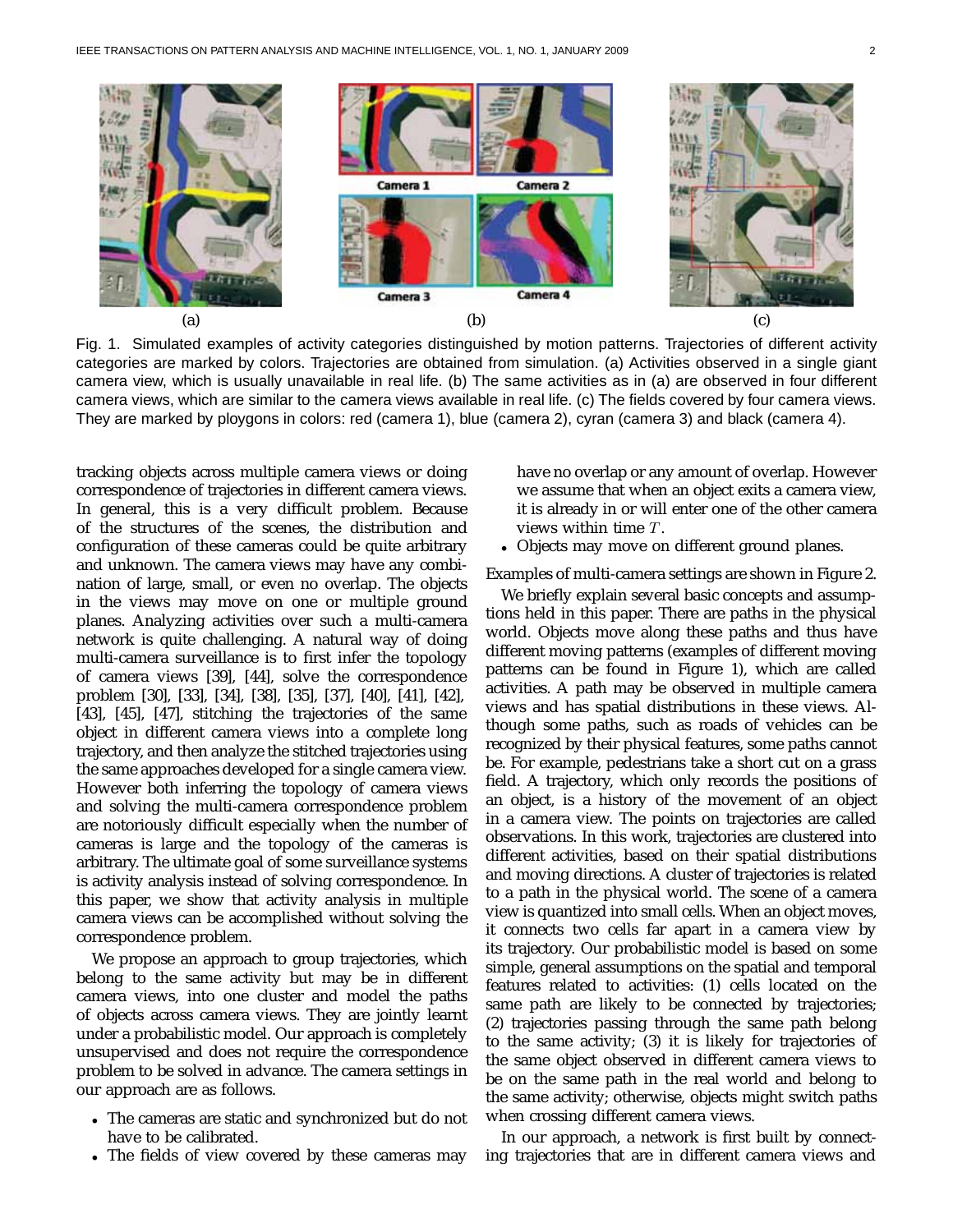

Fig. 2. Camera views and their topology in two data sets, a parking lot scene and a street scene. When the topology of camera views is plotted, the fields of camera views are represented by different colors: blue (camera 1), red (camera 2), green (camera 3), yellow (camera 4). However, our approach does not require knowledge of the topology of the cameras in advance.

whose temporal extents are close by edges. Then a probabilistic model, in which different kinds of activities have distributions in low-level feature spaces of different camera views, is built. A trajectory is treated as a set of observations that belong to different activities. A smoothness constraint requires that two neighboring trajectories connected by an edge have similar distributions over activities. Trajectories are clustered according to the assigned major activities among their observations. The distributions of activities over feature spaces of different camera views model the regions of paths across cameras.

## **1.1 Related Work**

Many similarity-based trajectory clustering methods have been proposed in past years. The spatial proximity between a pair of trajectories is measured in different ways, such as Euclidean distance [24], Hausdorff distance [22] and its variations [17], hidden Markov model [23], and dynamic time warping [20]. A comparison of different similarity measures can be found in [25]. Based on the similarity matrix, some clustering algorithms such as spectral clustering and graph-cut were used to group trajectories in to different activity categories. The complexity in both time and space of these approaches is at least  $O(M^2)$  where M is the number of trajectories. The complexity of labeling a new trajectory as one of the activity categories or an abnormality is  $O(M)$ , since similarity-based approaches required computing the similarity between the new trajectory and each of the trajectories in the training set. Visual surveillance systems often require processing data collected over weeks or even months. These approaches had difficulties with very large data sets. The spatial extents of paths related to activities can be estimated from trajectory clusters [28], [21], [17], [29]. All these

approaches assumed that trajectories are observed in a single camera view. In order to extend these approaches to multiple camera views, trajectories observed in different camera views have to be stitched together.

Considerable work has been done to solve the challenging correspondence problem of trajectories observed in multiple camera views. One way is to manually label salient points in the scene and record their coordinates in the 3D world. After mapping 2D image planes to the 3D world [49], [50], objects can be tracked in multiple camera views. When the camera views overlap, static features can be selected to compute an assumed homography between two camera views [51] and calibrate camera views to a single global ground plane. Trajectories in different camera views can be stitched based on their spatial proximity on the common ground plane. In general, automatically finding correspondence of static features between different views is difficult.

Lee et al. [33], Sheikh and Shah [47], and Stauffer and Tieu [38] calibrated multiple camera views using tracking data from moving objects. They also assumed that camera views had significant overlap and that objects moved on the same ground plane. Lee et al. [33] and Sheikh and Shah [47] assumed that the topological arrangement of camera views was known. Stauffer and Tieu [38] could automatically infer it, but with high complexity  $(O(N^2)$  where N is the number of camera views).

When the camera views are disjointed or their overlap is small, automatic calibration is difficult and the appearance of objects is often used as a cue to correspondence [37], [42], [41], [43], [45], [52]. This is a very challenging problem and not well solved yet. The appearance of objects may significantly change because of different cameras' settings and different poses of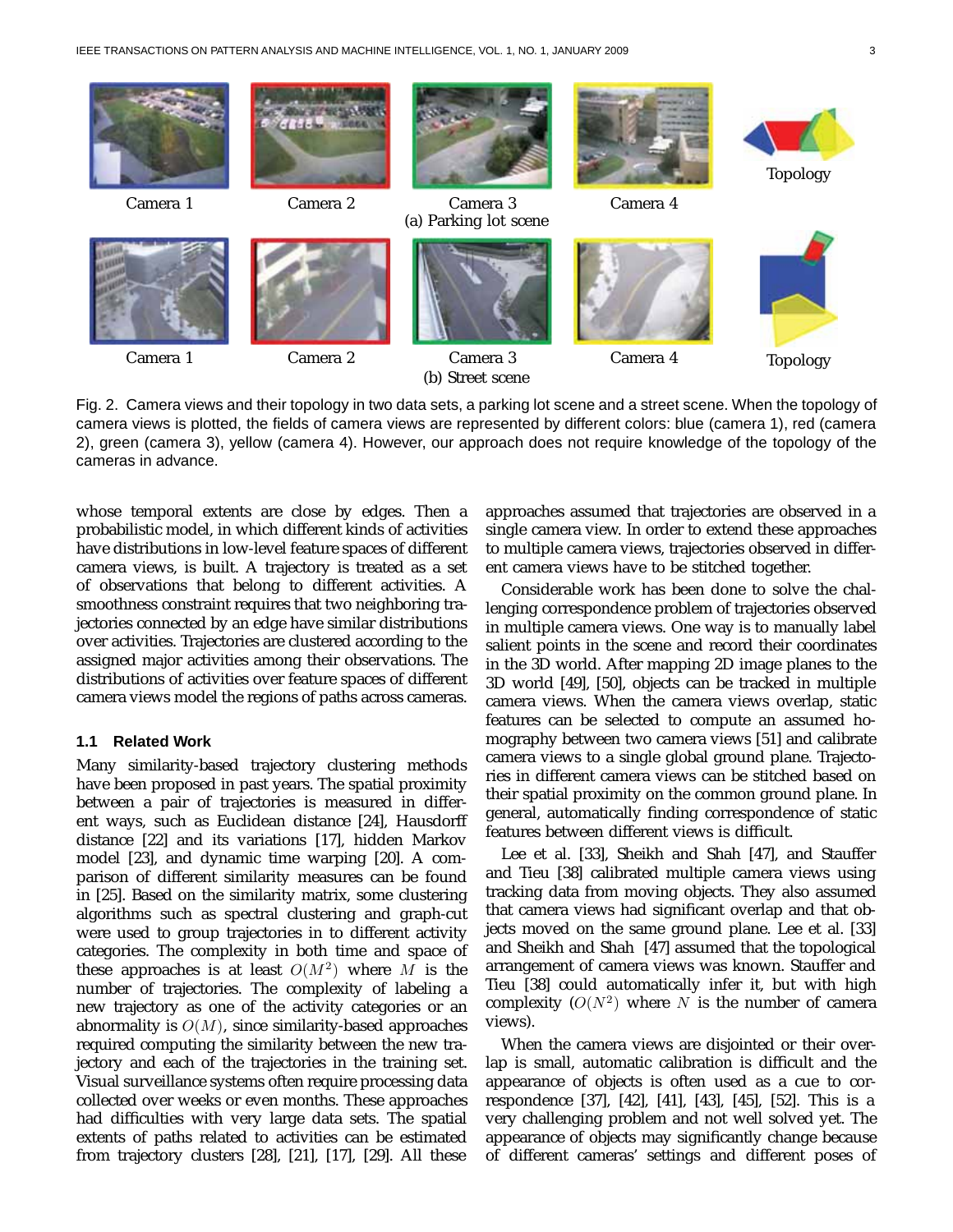objects. Many objects, such as cars or persons, have similar appearance, confusing correspondence. In farfield settings, objects may only cover a few pixels, making matching difficult. Other approaches [39], [44] inferred the topology of disjoint camera views using the transition time between cameras.

Even given similarities between trajectories observed in different camera views, solving the correspondence problem is still difficult because of the large search space, especially when there are many trajectories and cameras. It requires searching in the solution space of N-partite graphs, where  $N$  is the number of cameras [47]. In general, if there are more than two cameras, the problem is *NP* hard in the number of trajectories [53]. It has solution in polynomial time only with some particular topologies of camera views and the topology has to be known [37].

In summary, all these trajectory correspondence approaches had various assumptions on the topology and geometry of camera views, and they faced difficulties of camera calibrations, appearance matching, inference on the topology of camera views, and high computational cost to search for the optimal solution. The contributions of this paper are that we directly cluster trajectories into activities and model regions of paths over a multicamera network without solving the correspondence problem. Given a general setting of a camera network, solving the correspondence problem is difficult. So our method has less restriction on the topology of camera views, the structures of the scene, and the number of cameras. Furthermore, in our approach each trajectory cluster is represented by a parametric probabilistic model. It does not require computing the similarity between each pair of trajectories. It has much lower space complexity compared with those similarity-based approaches. So it is more appropriate to process huge data sets often required in visual surveillance applications.

The paper is organized as following. Section 2 explains how to compute low-level features from trajectories and quantize them into visual words. In Section 3, a trajectory network is built by connecting trajectories which are in different camera views. In Section 4 introduces the models of activities (paths). In Section 5, our algorithms are evaluated on a simulated data set and two real data sets, a parking lot scene and a street scene, each of which has four cameras. The views and topology of these cameras are shown in Figure 2.

# **2 FEATURE SPACE**

Objects are tracked in each of the camera views independently using the Stauffer-Grimson tracker [10]. A trajectory is treated as a set of observations. The locations and moving directions of observations of an object are computed as features and quantized to visual words according to a codebook of its camera view. In each camera view, the space of the view is uniformly quantized into small cells and the velocity of objects is quantized into several directions. A global codebook concatenates the codebooks of all the camera views. Thus the word value of an observation i is indexed by  $(c_i, x_i, y_i, d_i)$  in the global codebook.  $c_i$  is the camera view in which i is observed.  $(x_i, y_i)$  and  $d_i$  are the quantized coordinates and moving direction of observation i in camera  $c_i$ . The set of visual words on the trajectory are modeled as exchangeable (i.e., the distribution is invariant to a permutation of the observations). The moving direction encoded in the word value captures the first order temporal information among observations. Although quite simple, the position and velocity features can distinguish many different activity patterns especially in far-field settings.

# **3 TRAJECTORY NETWORK**

A network is built connecting trajectories observed in multiple camera views based on their temporal extents. Each trajectory is a node on the network. Let  $t_{si}$  and  $t_{ei}$ be the starting and ending time of trajectory  $i$ .  $T$  is a positive temporal threshold. It is roughly the maximum transition time of objects crossing the gap between adjacent camera views. If trajectories  $a$  and  $b$  are observed in different camera views and their temporal extents are close,

$$
(t_{sa} \le t_{sb} \le t_{ea} + T) \vee (t_{sb} \le t_{sa} \le t_{eb} + T), \qquad (1)
$$

then  $a$  and  $b$  will be connected by an edge on the network. This means that  $a$  and  $b$  may be the same object since they are observed by cameras around the same time. There is no edge between two trajectories observed in the same camera view. An example can be found in Figure 3. As shown in (a), the views of cameras 1 and 2 overlap and are disjoint with the view of camera 3. Trajectories 1 and 2 observed by cameras 1 and 2 correspond to the same object moving across camera views. Their temporal extents overlap as shown in (b), so they are connected by an edge on the network as shown in (d). Trajectories 3 and 4 observed by cameras 1 and 3 correspond to an object crossing disjoint views. Their temporal extents have no overlap but the gap is smaller than  $T$  as shown in (c), so they are also connected. Trajectories 3 and 6, 5 and 7 do not correspond to the same objects, but their temporal extents are close, so they are also connected on the network. A single trajectory 3 can be connected to multiple trajectories (4 and 6) in other camera views. An edge on the network indicates a possible correspondence candidate only based on the temporal information of trajectories. But we do not really solve the correspondence problem when building the trajectory network, since many edges are actually false correspondences. The network simply keeps all of the possible candidates.

# **4 PROBABILISTIC MODEL**

In this section, we describe our probabilistic model which clusters trajectories in different camera views into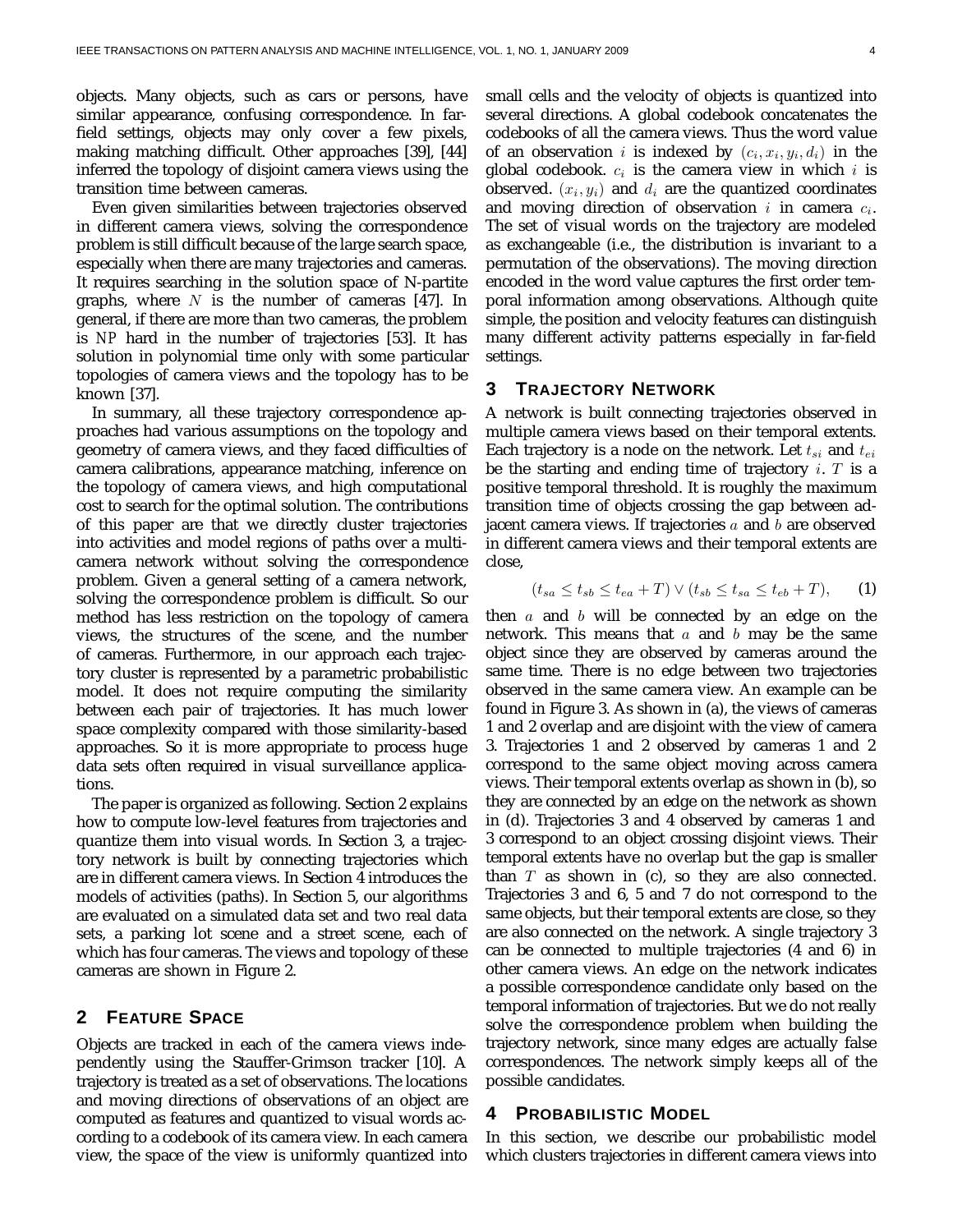

Fig. 3. An example of building a network connecting trajectories in multiple camera views. (a) Trajectories in three camera views. (b) The temporal extents of trajectories 1 and 2. (c) The temporal extents of trajectories 3 and 4. (d) The network connecting trajectories. See text for details.

activities and models paths across camera views. Our work is related to topic models, such as Probabilistic Latent Semantic Analysis (pLSA) [54] and Latent Dirichlet Allocation (LDA) [55], which were used for worddocument analysis. These topic models assume that a document is a mixture of topics and cluster words, such as "professor" and "university", that often co-occur in the same documents into one topic, such as "education". In our domain, documents are trajectories, words are observations, and topics are activities (paths). Each activity has a distribution over locations and moving directions in different camera views, and corresponds to a path. If two word values, which are indices of locations and moving directions, often co-occur on the same trajectories, they are on the same path. Trajectories passing through the same path belong to the same activity. In previous topic models, documents are generated independently. However, we assume that if two trajectories in different camera views are connected by an edge in the network, which means that they may correspond to the same object since they are observed by cameras around the same time, they tend to have similar distributions over activities. Thus the distributions of an activity (a path of objects) in different camera views can be jointly modeled. In Figure 4, we use an example to describe the high level picture of our model. Trajectories  $a$  and b are observed in different camera views and connected by an edge on the network. Points on trajectories are assigned to activity categories by fitting activity models. Thus both  $a$  and  $b$  have distributions over activities. The smoothness constraint requires that their distributions over activities are similar in order to have small penalty. In this example, both trajectory  $a$  and  $b$  have a larger distribution on activity 1, so the models of activity 1 in two different camera views can be related to the same activity.

Let  $M$  be the number of trajectories. Each trajectory  $j$  has  $N_j$  observations. Each observation  $i$  on trajectory j has a visual word value  $w_{ji}$  which is an index of the global codebook. Observations will be clustered to one of the K activity categories. Let  $z_{ji}$  be the activity label of observation  $i$  on trajectory  $j$ . Each activity  $k$  has a multinomial distribution  $\phi_k$  over the global codebook. So an activity is modeled as distributions over space and moving directions in multiple camera views.  $\phi_k$  is sampled from a Dirichlet prior

$$
p(\phi_k|\beta) = Dir(\phi_k; \beta), \qquad (2)
$$

where  $Dir(\cdot;\cdot)$  is Dirichlet distribution and  $\beta$  is a flat hyperparameter. If a visual word  $w_{ji}$  has activity label  $z_{ji}$ , its data likelihood is

$$
p(w_{ji}|z_{ji}, \{\phi_k\}) = \phi_{z_{ji}w_{ji}}.\tag{3}
$$

Eq 2 and 3 are the same as modeled in LDA.

Each trajectory has a random variable  $\theta_i$  which is the parameter of a multinomial distribution over  $K$  activities. Activity labels  $\{z_{ji}\}$  of observations are sampled from  $\theta_i$ . If two trajectories  $j_1$  and  $j_2$  are connected by an edge on the network, they are neighbors and the smoothness constraint requires that  $\theta_{j_1}$  and  $\theta_{j_2}$  are similar and the distributions of  $\{z_{j_1i}\}\$  and  $\{z_{j_2i}\}\$  are similar. The joint distribution of  $\{\theta_j\}$  and  $\{z_{ji}\}$  are modeled as,

$$
p(\{\theta_j\}, \{z_{ji}\}|\alpha, \gamma)
$$
  
\n
$$
\propto \prod_{j=1}^{M} \prod_{k=1}^{K} (\theta_{jk})^{\alpha-1} \prod_{\{j_1, j_2\} \in E} \prod_{k=1}^{K} (\theta_{j_1 k})^{\gamma \cdot n_{j_2 k}} (\theta_{j_2 k})^{\gamma \cdot n_{j_1 k}}
$$
  
\n
$$
\prod_{j=1}^{M} \prod_{i=1}^{N_j} \theta_{j z_{ji}}
$$
  
\n
$$
= \prod_{j=1}^{M} \prod_{k=1}^{K} \theta_{jk}^{\alpha-1+\gamma \sum_{j' \in \Omega_j} n_{j'k}} \prod_{j=1}^{M} \prod_{i=1}^{N_j} \theta_{j z_{ji}}
$$
  
\n
$$
= \prod_{j=1}^{M} \left[ \frac{\prod_{k=1}^{K} \Gamma(\alpha + \gamma \sum_{j' \in \Omega_j} n_{j'k})}{\Gamma(K \cdot \alpha + \gamma \sum_{j' \in \Omega_j} \sum_{k=1}^{K} n_{j'k})} \right]
$$
  
\n
$$
Dir(\theta_j; \alpha + \gamma \sum_{j' \in \Omega_j} n_{j'1}, \dots, \alpha + \gamma \sum_{j' \in \Omega_j} n_{j'K}) \prod_{i=1}^{N_j} \theta_{j z_{ji}} \right]
$$
  
\n(4)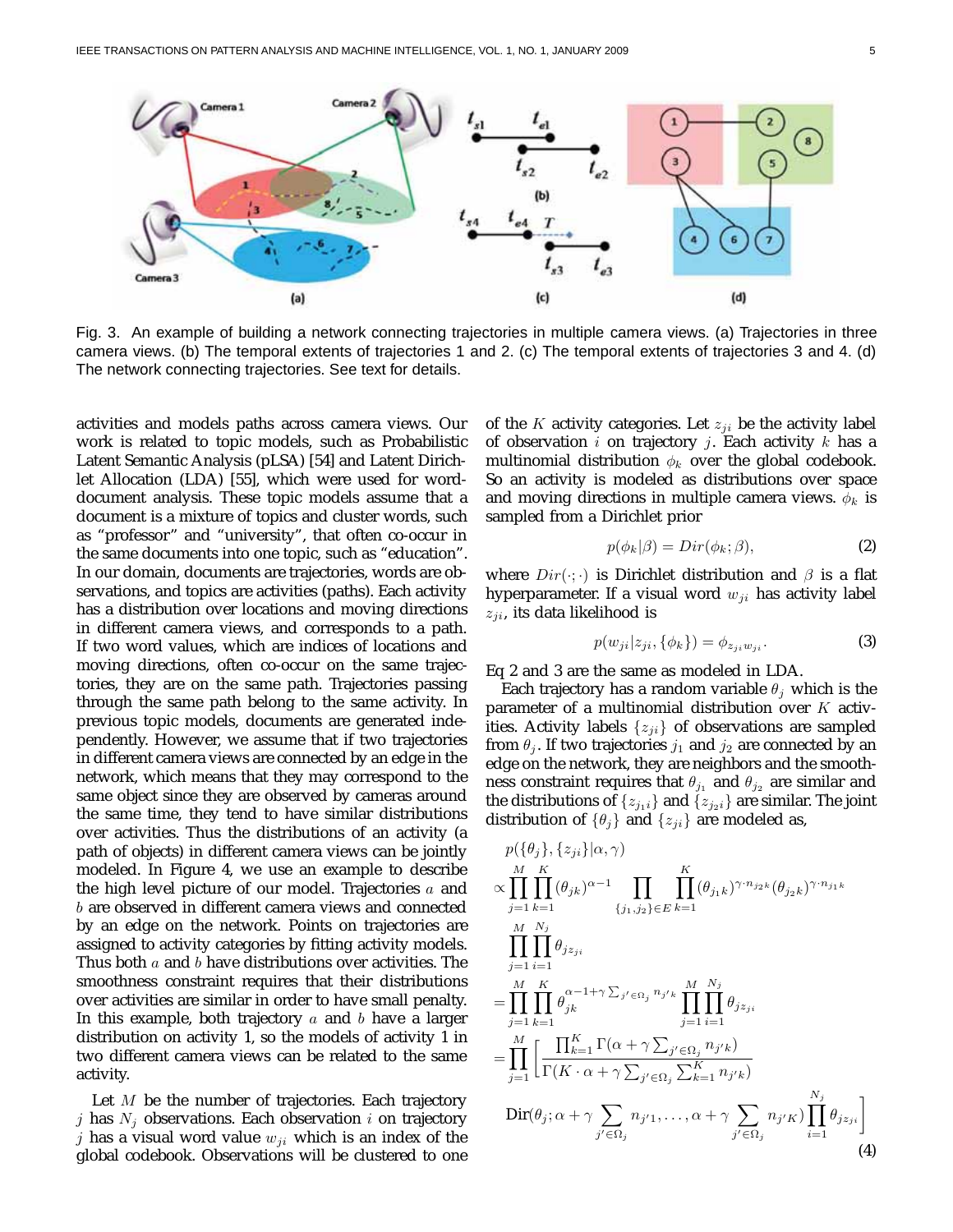

Fig. 4. An example to describe the high level picture of our model. See detail in the text.

Γ(·) is the Gamma function.  $n_{jk}$  is the number of observations assigned to activity  $k$  on trajectory  $j$ .  $E$ is the set of pairs of neighboring trajectories which are connected.  $\Omega_i$  is the set of trajectories connected with  $j. \alpha$  is a flat Dirichlet prior as a hyperparameter.  $(\sum_{j' \in \Omega_j} n_{j'1}, \ldots, \sum_{j' \in \Omega_j} n_{j'K})$  is the histogram of observations assigned to K activity categories on the neighboring trajectories of  $j$ . It is used as the Dirichlet parameter for  $\theta_i$ , after being weighted by a positive scalar  $\gamma$  and added to a flat prior  $\alpha$ . Let  $\rho_k = \alpha + \gamma \cdot$ <br>  $\sum_{k=1}^{\infty} a_k \alpha_k$  According to the properties of the Dirichlet  $\sum_{j' \in \Omega_j} n_{j'k}.$  According to the properties of the Dirichlet distribution, if  $\theta_j \sim \text{Dir}(\rho_1,\ldots,\rho_K)$ , the expectation of  $\theta_j$  is  $(\rho_1/\sum \rho_k, ..., \rho_K/\sum \rho_k)$  and its variation is small<br>if  $\sum \rho_k$  is large. Notice that  $z_k$  is sampled from  $\theta_k$  and if  $\sum \rho_k$  is large. Notice that  $z_{ji}$  is sampled from  $\theta_j$  and  $\theta_j$  has a constraint added by  $z_{j'i'}$  on its neighboring trajectories. So trajectory  $j$  tends to have a similar distribution over activities as its neighboring trajectories, which means that they are smooth. A larger  $\gamma$  puts a stronger smoothness constraint. If  $\gamma = 0$ , Eq 4 is the same as in LDA where  $\{\theta_i\}$  are sampled from a Dirichlet prior  $Dir(\cdot; \alpha)$  independently.

Given Eq 2, 3 and 4, finally the joint distribution of  $\{\phi_k\}, \{\theta_j\}, \{z_{ji}\}\$  and  $\{w_{ji}\}\$  is

$$
p(\{\phi_k\}, \{\theta_j\}, \{z_{ji}\}, \{w_{ji}\} | \alpha, \beta, \gamma)
$$
  
\n
$$
= p(\{\theta_j\}, \{z_{ji}\} | \alpha, \gamma) \prod_{k=1}^K p(\{\phi_k\} | \beta)
$$
  
\n
$$
\prod_{j=1}^M \prod_{i=1}^{N_j} p(\{w_{ji}\} | \{z_{ji}\}, \{\phi_k\})
$$
  
\n
$$
= \prod_{j=1}^M \left[ \frac{\prod_{k=1}^K \Gamma(\alpha + \gamma \sum_{j' \in \Omega_j} n_{j'k})}{\Gamma(K \cdot \alpha + \gamma \sum_{j' \in \Omega_j} \sum_{k=1}^K n_{j'k})} \right]
$$
  
\n
$$
\text{Dir}(\theta_j; \alpha + \gamma \sum_{j' \in \Omega_j} n_{j'1}, \dots, \alpha + \gamma \sum_{j' \in \Omega_j} n_{j'K})
$$
  
\n
$$
\prod_{k=1}^K \text{Dir}(\phi_k; \beta) \prod_{j=1}^M \prod_{i=1}^N (\theta_{j z_{ji}} \cdot \phi_{z_{ji} w_{ji}}).
$$
 (5)

## **4.1 Learning and Inference**

Our goal is to estimate atcitivity labels  $\{z_{ji}\}$  and activity models  $\{\phi_k\}$ . We do inference by Gibbs sampling. It turns out that  $\{\theta_i\}$  and  $\{\phi_k\}$  can be integrated out during the Gibbs sampling procedure.

$$
p(\{z_{ji}\}, \{w_{ji}\}|\alpha, \beta, \gamma) = \int_{\{\phi_k\}} \int_{\{\theta_j\}} p(\{\theta_j\}, \{\phi_k\}, \{z_{ji}\}, \{w_{ji}\}|\alpha, \beta, \gamma) d\{\theta_j\} d\{\phi_k\} = \int_{\{\phi_k\}} \prod_{k=1}^K p(\phi_k|\beta) \prod_{j=1}^M \prod_{i=1}^N p(\{w_{ji}\}|\{z_{ji}\}, \{\phi_k\}) d\{\phi_k\} = \int_{\{\theta_j\}} \sum_{k=1}^K p(\theta_j|\beta) \prod_{j=1}^M \prod_{i=1}^M p(\{w_{ji}\}|\{z_{ji}\}, \{\phi_k\}) d\{\phi_k\} \propto \int_{\{\phi_k\}} \prod_{k=1}^K \prod_{w=1}^M \phi_{kw}^{\beta-1} \prod_{j=1}^M \prod_{i=1}^M \phi_{z_{ji}w_{ji}} d\{\phi_k\} = \int_{\{\theta_j\}} \prod_{j=1}^K \prod_{k=1}^M \theta_{jk}^{\alpha-1+\gamma \sum_{j' \in \Omega_j} n_{j'k}} \prod_{j=1}^M \prod_{i=1}^M \theta_{j z_{ji}} d\{\theta_j\} = \int_{\{\phi_k\}} \prod_{k=1}^K \prod_{w=1}^M (\phi_{kw})^{\beta+m_{kw}-1} d\{\phi_k\} = \prod_{k} \prod_{j=1}^M (\theta_{jk})^{\alpha+n_{jk}+\gamma \cdot \sum_{j' \in \Omega_j} n_{j'k}-1} d\{\theta_j\} = \prod_{k} \frac{\prod_{w} \Gamma(\beta+m_{kw})}{\Gamma(W \cdot \beta+m_k)} \prod_{j=1}^M \frac{\prod_{k} \Gamma(\alpha+n_{jk} + \gamma \cdot \sum_{j' \in \Omega_j} n_{j'k})}{\Gamma(K \cdot \alpha + n_{j} + \gamma \cdot \sum_{j' \in \Omega_j} n_{j'})},
$$
(6)

where W is the size of the global codebook,  $m_{kw}$  is the number of observations assigned to activity  $k$  with value  $w, m_k$  is the total number of observations assigned to activity  $k$ ,  $n_{jk}$  is the number of observations assigned to activity k on trajectory j, and  $n_i$  is the total number of observations on trajectory  $j$ . The conditional distribution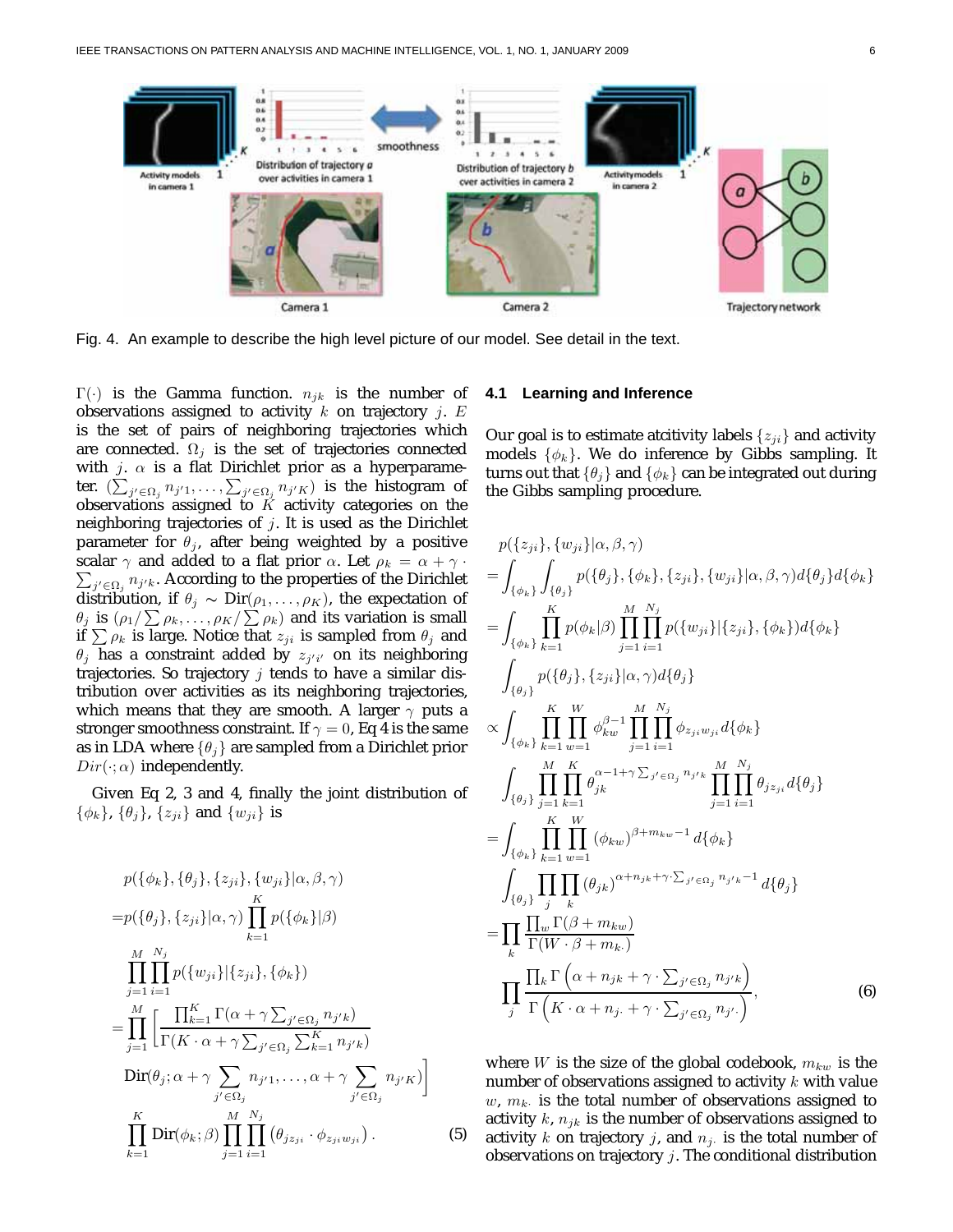of  $z_{ji}$  given all the other activity labels  $z^{-ji}$  is

$$
p(z_{ji} = k | \mathbf{z}^{-ji}, \{w_{ji}\}, \alpha, \beta, \gamma)
$$
  

$$
\propto \frac{\beta + m_{k, w_{ji}}^{-ji}}{W \cdot \beta + m_{k, \cdot}^{-ji}} \cdot \frac{\alpha + n_{jk}^{-ji} + \gamma \sum_{j' \in \Omega_j} n_{j'k}}{K \cdot \alpha + n_{j, \cdot}^{-ji} + \gamma \sum_{j' \in \Omega_j} n_{j'}},
$$
 (7)

where  $m_{kw_{ji}}^{-ji}$ ,  $m_{k}^{-ji}$ ,  $n_{jk}^{-ji}$ , and  $n_{j}^{-ji}$  are the same statistics as  $m_{kw_{ji}}$ ,  $m_k$ .,  $n_{jk}$ , and  $n_j$  except that they have excluded observation  $i$  on trajectory  $j$ . To have a large posterior in Eq 7, the first term requires that the value of observation  $i$  should fit the model of activity  $k$ , and the second term requires that its activity label is consistent with those of observations on the same trajectory and neighboring trajectories, with  $\gamma$  controlling the weight of neighboring trajectories. The models of activities can be estimated from any single sample of  $\{z_{ii}\},$ 

$$
\widehat{\phi}_{kw} = \frac{\beta + m_{kw}}{W \cdot \beta + m_k.}
$$
 (8)

## **4.2 Labeling Trajectories into Activities**

A trajectory is labeled as activity  $k$ , if most of its observations are assigned to  $k$ . The activity label of an observation can be obtained during the Gibbs sampling procedure based on Eq. 7. However, there may be an over smoothing effect, since in some cases most of the trajectories being the neighbors of trajectory  $j$  do not correspond to the same object as  $i$ . In this work, we adopt an alternative labeling approach which actually achieves better performance in experiments. As shown by the experimental results in Section 5, the activity models learnt from Gibbs sampling are distinctive enough to label trajectories. After the activity models have been learnt and fixed at the end of Gibbs sampling, which uses Eq. 7 and 8, we ignore the smoothness constraint among trajectories and label the observation as

$$
z_{ji} = \arg\max_{k} \hat{\phi}_{kw_{ji}} \tag{9}
$$

This is also used to label an unseen new trajectory.

## **4.3 Detection of Abnormal Trajectories**

When detecting abnormal trajectories, we also ignore the smoothness constraint and fix the learnt activity models  $\{\hat{\phi}_k\}$ . A trajectory is detected as an abnormality if it does not fit any activity model well. Then abnormality detection is reduced to the Latent Dirichlet Allocation model proposed in [55]. The likelihood of a trajectory  $j$ under the learnt activity models  $\{\hat{\phi}_k\}$  is

$$
p(\mathbf{w}_j = \{w_{ji}\}|\alpha, \{\phi_k\})
$$
  
= 
$$
\int_{\{\theta_j\}} p(\theta_j|\alpha) \left(\prod_{i=1}^{N_j} \sum_{z_{ji}} p(z_{ji}|\theta_j) p(w_{ji}|\hat{\phi}_{z_{ji}})\right),
$$
 (10)

where  $p(\theta_i|\alpha)$  is a Dirichlet distribution, and both  $p(z_{ji}|\theta_j)$  and  $p(w_{ji}|\hat{\phi}_{z_{ji}})$  are discrete distributions. Since the computation of Eq. 10 is intractable, in [55] a variational approach was used to compute a lower bound of Eq. 10. A trajectory is flagged as abnormal if its lower bound is small.

# **4.4 Complexity**

In order to simplify the notation, we assume that all the trajectories have the same number of observations, which is a fixed constant. The space complexity of our approach is  $O(WK) + O(MK)$ , while that of similarity based approaches is at least  $O(M^2)$ . The storage of similarity based approaches is unmanageable when  $M$  is huge. W is the size of the codebook, K is the number of activity categories, and  $M$  is the number of trajectories. In our approach, the time complexity of each Gibbs sampling iteration is  $O(M)$ , however it is difficult to provide theoretical analysis on the convergence of Gibbs sampling. Similarity based approaches have to compute the similarity of  $O(M^2)$  pairs of trajectories and if spectral clustering is used, it is quite challenging to compute the eigenvectors of a huge  $M \times M$  similarity matrix when  $M$  is large. The time complexity of our approach to label a new trajectory into one of the activity categories or detect a new trajectory as abnormal is  $O(K)^1$ , while the time complexity of similarity based approaches is at least  $O(M)$ . So our approach is much more efficient when the number of trajectories is huge.

# **5 EXPERIMENTAL RESULTS**

We evaluate our approach on two data sets, a parking lot scene and a street scene. Each has four camera views. Each camera view is in size of  $320 \times 240$ . To build the codebook, each camera view is quantized into  $64 \times 48$ cells. Each cell is of size  $5 \times 5$ . The moving directions of moving pixels are quantized into four directions. There are tracking errors in both of the two data sets. For example, a track may break into fragments because of interactions among objects. In order to obtain more quantitative evaluation, we simulate some trajectories whose activity categories are known as the ground truth, and evaluate our approach on the simulated data.

#### **5.1 Learning Activity Models**

#### *5.1.1 Parking Lot Scene*

The parking lot data set has 22, 951 trajectories, collected from 10 hours during the day time over 3 days. Inspection shows that it is a fairly busy scene. The topology of its four camera views is shown in Figure 2 (a). The view of camera 1 has no overlap with other camera views. However, the gap between views of cameras 1 and 2 is small. The views of cameras 2 and 3 have small overlap. The views of cameras 3 and 4 have large overlap. Our approach does not require the knowledge of the topology of cameras. Fourteen different activities are learnt from this data set. Six of them are shown

<sup>1.</sup> In abnormality detection, a variational approach [55] is used to compute a lower bound of the data likelihood (Eq. 10) in an iterative process. We assume the number of iterations is small.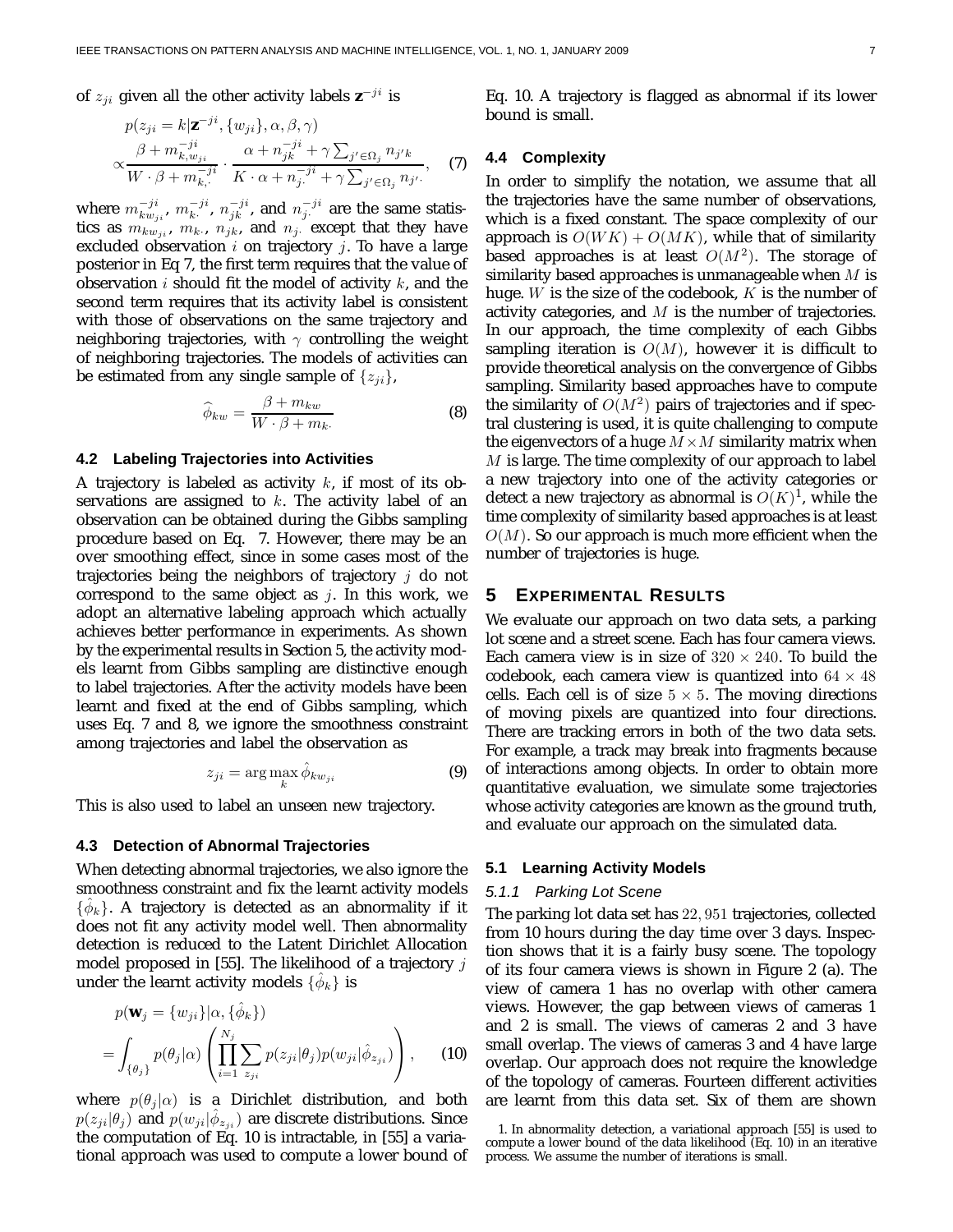in Figure 5. For each activity, we plot its distribution over space and moving directions in the four camera views and the trajectories clustered into this activity. When visualizing activity models, moving directions are represented by different colors, and the density of distributions over space and moving directions is proportional to the brightness of colors (high brightness means high density). When plotting trajectories, random colors are used to distinguish individual trajectories.

In Figure 5, activity 1 captures vehicles and pedestrians entering the parking lot. It has a large extent in space and is observed by all four cameras. Activity 2 captures vehicles and pedestrians leaving the parking lot. In activities 3 and 5, pedestrians are walking in the same direction but on different paths. From the distributions of their models, it is observed that the two paths are side by side but well separated in space. The path of activity 4 occupies almost the same region as that of activity 3. However, pedestrians are moving in opposite directions in these two activities, so the distributions of their models are plotted in different colors. In activity 6, pedestrians appear from behind the trees and a building as observed by cameras 3 and 4 and disappear from a gate of the parking lot in the view of camera 2.

## *5.1.2 Street Scene*

The topology of the four camera views of the street scene is shown in Figure 2 (b). Camera 1 has a distant view of the street. Camera 2 zooms in on the top-right part in the view of camera 1. The view of camera 3 has overlap with the views of cameras 1 and 2. It extends the top-right part of the view in camera 1 along the street. The view of camera 4 partially overlaps with the bottom region of the view in camera 1. There are 14, 985 trajectories in this data set, collected from 30 hours during day time in four days. Seventeen activities are learnt in this scene. Six of them are shown in Figure 6.

Activity 1 (Figure 6) captures vehicles moving on the road. It is observed by all of the four cameras. Vehicles first move from the top-right corner to the bottom-left corner in the view of camera 4. Then they enter the bottom region in the view of camera 1 and move upward. Some vehicles disappear at the exit points observed in the views of cameras 2 and 3, and some move further beyond the view of camera 3. In activities 3, 5 and 6, pedestrians first walk along the sidewalk in the view of camera 1, and then cross the street as observed by camera 4. The paths of activities 5 and 6 occupy similar regions in the view of camera 1, but their paths diverge in the view of camera 4. The paths of activities 2 and 3, 4 and 5 occupy the same regions but pedestrians are moving in opposite directions on them.

As shown in Figure 5 and 6, the models of activities reveal some structures, such as paths commonly taken by objects, and entrance and exit points in the scene. Some paths are less related to the appearance of the scene. For example, some paths cross the street outside the crosswalk in the street scene. Usually paths have

TABLE 1 Negative log likelihood under our approach and two alternative trajectory networks.

|               | Our approach | Unconnected | <b>Random</b> |
|---------------|--------------|-------------|---------------|
| Parking Lot   | 130.3        | 200.3       | 176.8         |
| <b>Street</b> | 85.7         | 228.8       | 135.2         |
|               |              |             |               |

## TABLE 2

Negative log likelihood with models trained on a variable number of cameras. The test data is 200 trajectories from a single camera. The activity models in that camera are jointly learnt with different number of cameras (from 1 to 4). The last column is a baseline model trained on data whose cluster labels of trajectories are randomly assigned.

|                     |      |             |      |       | Random |
|---------------------|------|-------------|------|-------|--------|
| Parking Lot   120.9 |      | 121.3 122.8 |      | 123.3 | 425    |
| <b>Street</b>       | 40.0 | 41.5        | 44.9 | 42.2  | 168    |

spatial extents in multiple camera views. These regions can be detected by simply thresholding the density of the distributions of activities ( $\phi_k$  in Eq 5). As observed, in these two very large data sets there are many outlier trajectories, which do not fit any activity model well, such as those crossing the grass fields in the parking lot scene. They are finally assigned some activity at random or because part of the trajectory fits a particular activity.

## *5.1.3 Negative log likelihood on testing data*

Since clustering trajectories into activities is unsupervised learning, we compute the negative log likelihood on testing data to evaluate its performance. It is the log of perplexity proportion to the number of bits required to encode the testing data. It measures how unseen testing data fits the model learnt from training data. Two hundred trajectories randomly sampled from each camera serve as the test set; the remaining trajectories are used for training. To compare models with different trajectory networks, the activity models  $\{\phi_k\}$  are learnt with smoothness constraint added by the trajectory network. Once  $\{\phi_k\}$  are learnt and fixed, the negative log likelihood is computed on the test data ignoring the smoothness constraint.

First, we compare our approach with two alternatives: (1) unconnected network; (2) network with random correspondences<sup>2</sup>. The former completely abandons the smoothing constraint, so it cannot jointly model the distributions of a single activity in multiple camera views. The latter simulates the case when correspondence is poor. Both alternatives result in higher negative log likelihood as shown in Table 1.

<sup>2.</sup> First find correspondence candidates using Eq 1. Instead of fully connecting these candidates as in our model, a trajectory is randomly connected with only one of the candidates in a different camera view.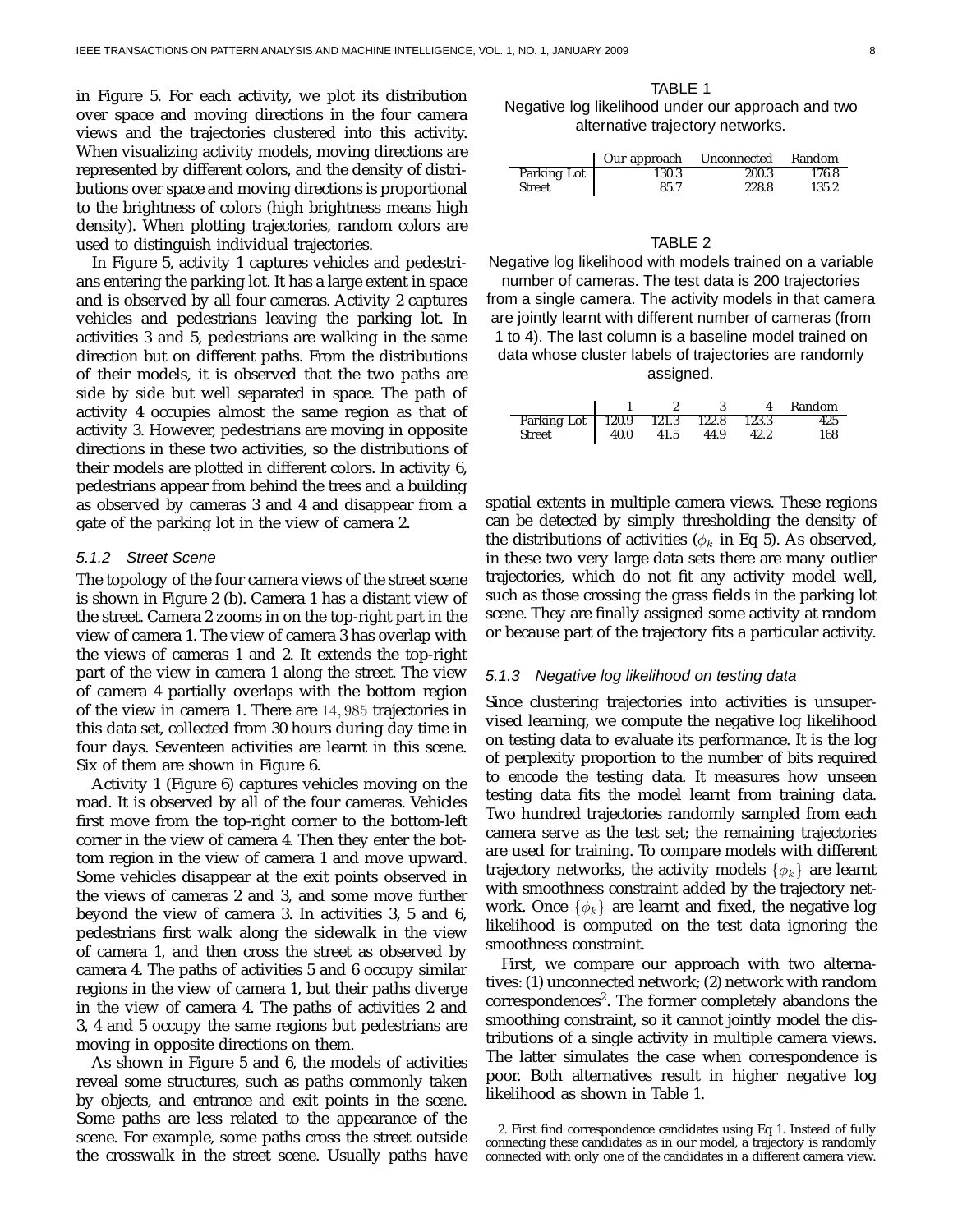



Fig. 5. Distributions of activity models  $(1 - 6)$  and clusters of trajectories of the parking lot scene. When plotting the distributions of activity models (in the four red windows on the top), different colors are used to represent different moving directions: → (red), ← (cyan), ↑ (blue), ↓ (magenta). When plotting trajectories clustered into different activities (in the four green windows at the bottom), random colors are used to distinguish individual trajectories.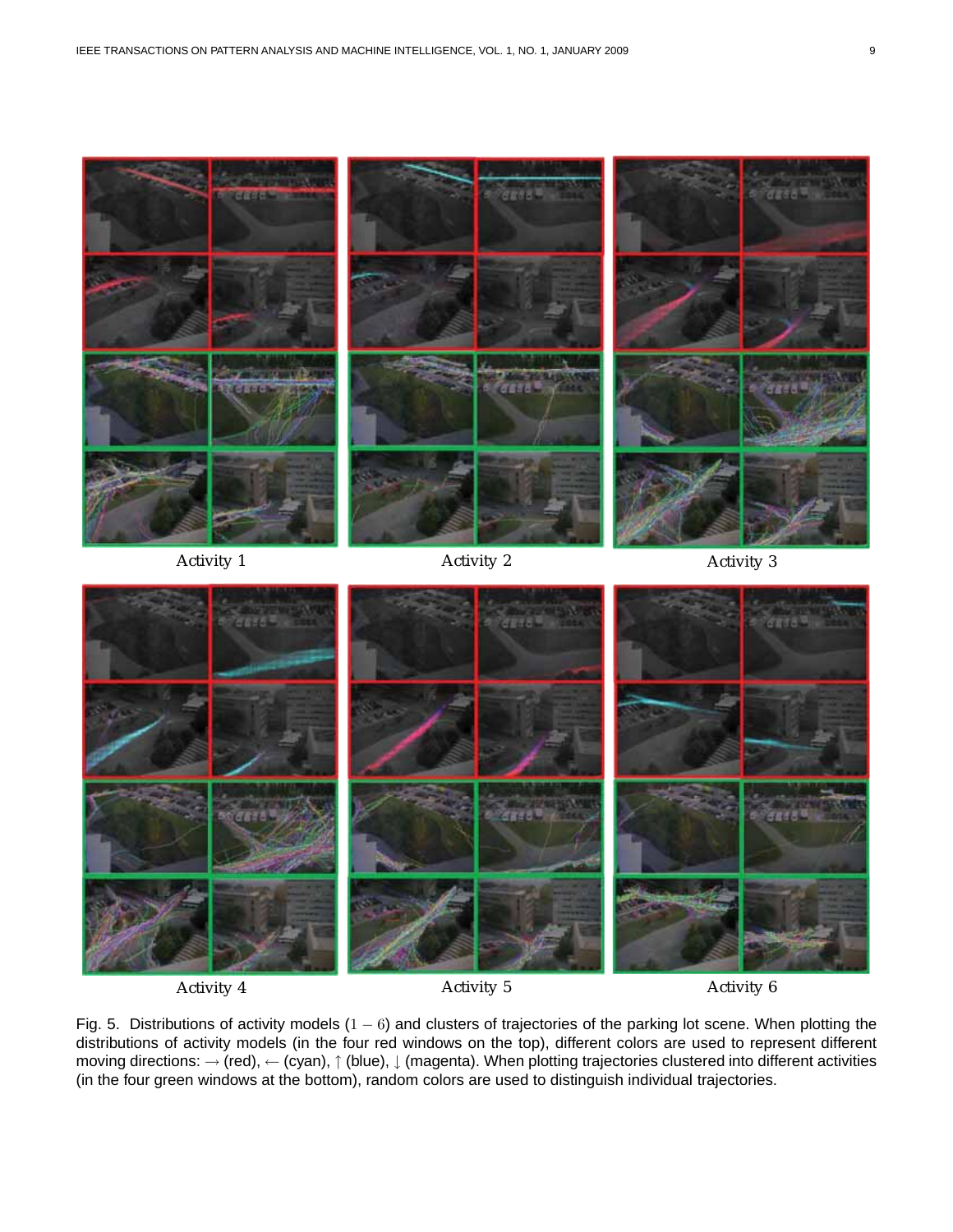



Fig. 6. Distributions of activity models  $(1 - 6)$  and clusters of trajectories of the street scene. The meaning of colors is the same as Figure 5.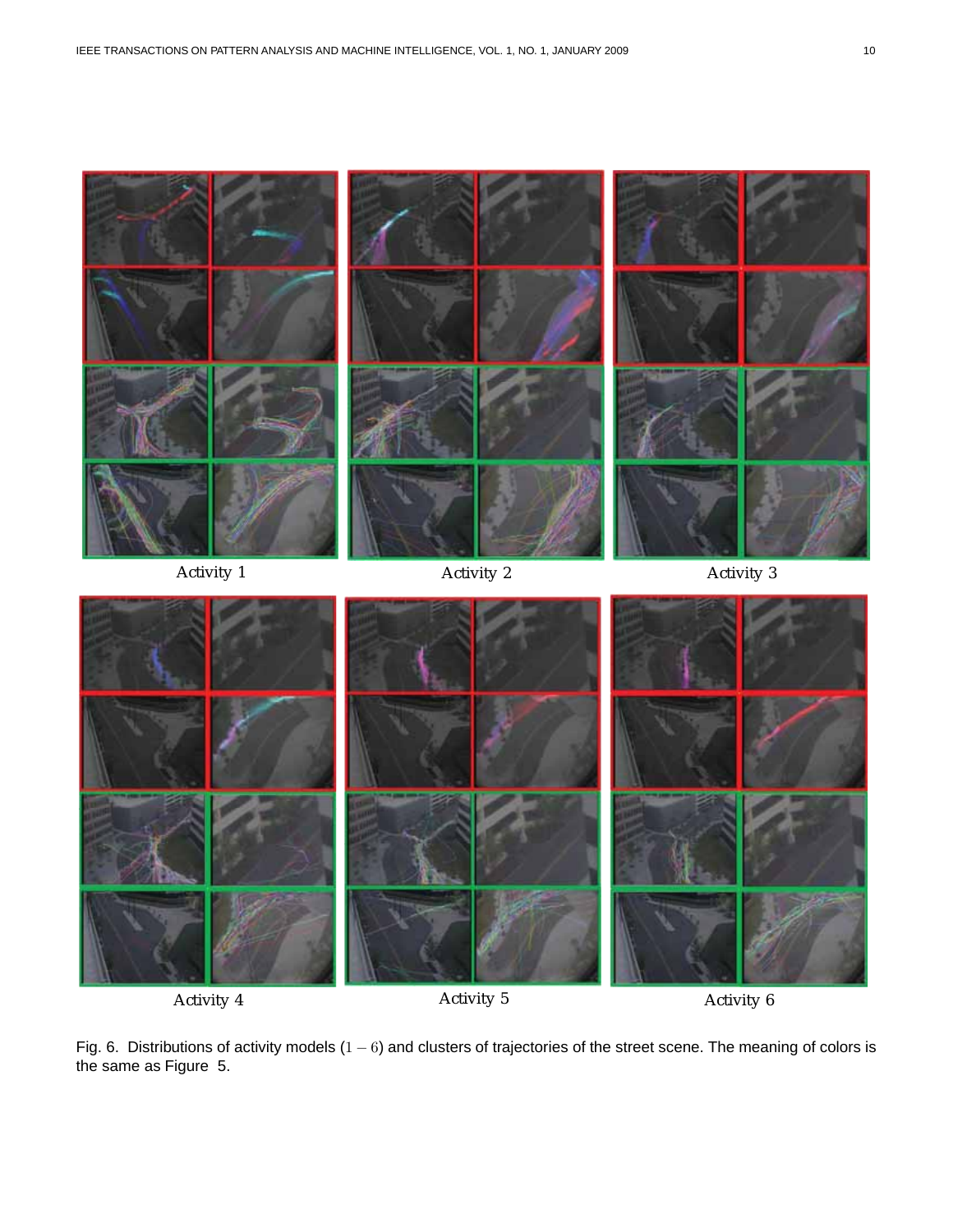

Fig. 7. Activity models learnt in an unsupervised way help to solve the correspondence problem.

We also compare against models learned with trajectories from a single to all of the camera views. Models learned from a subset of the cameras will necessarily have lower negative log likelihood for trajectories within those camera views; however, they are limited to modeling joint activities only in a subset of the camera views. Our model captures joint activities in all cameras simultaneously, and only exhibits a small increase in the negative log likelihood as shown in Table 2.

## *5.1.4 Temporal Threshold*

The temporal threshold  $T$  in Eq 1 determines the connectivity on the trajectory network. If a camera view A is disjoint from other views and it takes objects more than  $T$  seconds to cross the smallest gap between  $A$ and other views, then there is no way to extend a path in  $A$  to other views. If  $T$  is large and the scene is busy, the network will have too many "noisy" edges which connect two trajectories actually corresponding to different objects. Under-smoothing could lead to the same activity separated into different clusters, while over-smoothing could lead to different activities joining into the same cluster. Empirically, we achieved similar results with a wide range of values for  $T$ : for the street scene data set, good results are achieved when  $T$  varies between 0 and 30 seconds; for the parking lot data set, the range of good values of  $T$  is roughly from 3 to 15 seconds because the parking lot scene is busier and the view of camera 1 is disjoint from other camera views. There is quantitative evaluation of  $T$  on a simulated data set in Section 5.5.

## **5.2 Correspondence**

Although our activity analysis approach does not require correspondence among trajectories in different camera views, after the models of activities have been learnt in an unsupervised way, they can help to solve the correspondence problem, since if two trajectories belong to the same activity and are connected by an edge,



Fig. 8. Some trajectories with low likelihoods from the parking lot scene. Random colors are used to distinguish individual trajectories. In order to indicate the moving direction of a trajectory, the starting and ending points of a trajectory is marked by  $+$  in red and cyan colors.



Fig. 9. Some trajectories with low likelihoods from the street scene. Random colors are used to distinguish individual trajectories. In order to indicate the moving direction of a trajectory, the starting and ending points of a trajectory is marked by  $+$  in red and cyan colors.

they are likely to correspond to the same object. For example, see Figure 7. We pick a query trajectory from one of the camera views and mark it using green color and a star. All the trajectories in other camera views satisfying Eq 1 are plotted in random colors. The red color and red stars mark the trajectories with the same activity category as the query trajectory. They are likely to correspond to the same object. So the information on activity category can dramatically reduce the search space when solving the correspondence problem. There is a quantitative evaluation in Section 5.5.2.

## **5.3 Abnormality Detection**

In Figure 8 and 9 we plot some trajectories with low data likelihoods, which have been normalized by the length of trajectories, and are detected as abnormality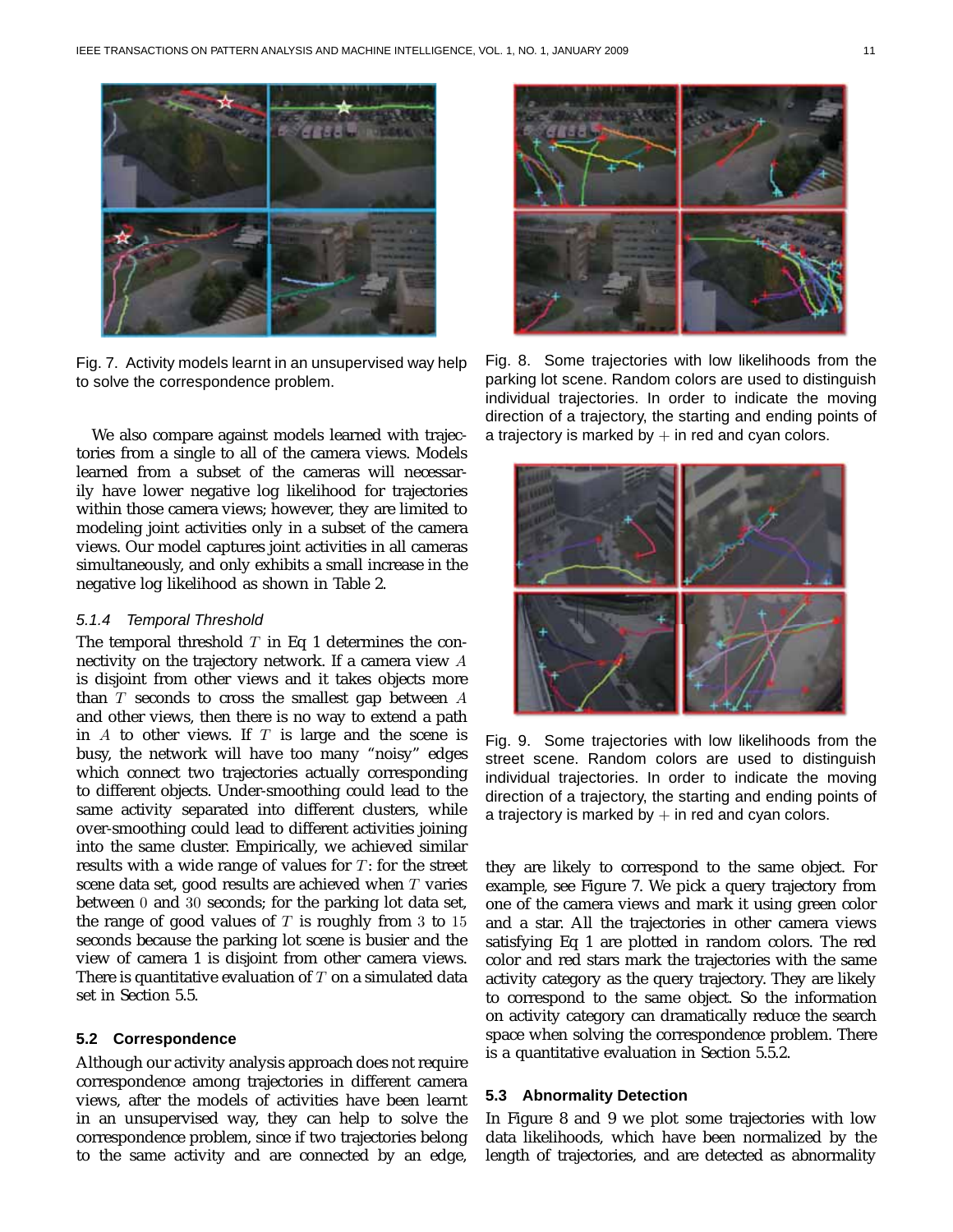from the parking lot scene and the street scene. All of the trajectories are sorted by abnormality and the top 30 are shown. Some very short trajectories most likely caused by tracking errors are not shown here. In the parking lot scene, most of the detected abnormal trajectories are pedestrians walking on the grass field. In the street scene, abnormal activities include pedestrians walking on the grass fields, pedestrians crossing the street, pedestrians walking in the middle of the street, and vehicles moving along a wrong lane.

#### **5.4 Computational Cost**

Running on a computer with 2GHz CPU, it takes about two hours to learn the activity models from 22, 951 trajectories of the parking lot data set and 40 minutes to learn the activity models from 14, 985 trajectories from the street scene. When the activity models are learnt and fixed, it takes less than 0.03 second to compute the likelihood of a trajectory in order to detect abnormality, and it is much faster to label a new trajectory as some activity category.

#### **5.5 Simulated Data**

In order to quantitatively evaluate our algorithm, we simulate data used as the ground truth. As shown in Figure 1 (c), we choose a scene which covers almost the same area of the street scene we used in Section 5.1.2. On a satellite image, we manually draw the fields covered by four camera views. The fields are convex foursided polygons. These fields are converted to a standard camera view in size of  $240 \times 360$  through projective transformation. The views observed by four cameras are shown in Figure 1 (b). We manually draw the central lines of eight paths on the satellite image (Figure 10 (a)) and simulate 8000 trajectories. We assume trajectories have almost the same speed, since speed does not play an important role in our algorithm. The starting points of trajectories are generated sequentially as follows.

$$
t_{s(i+1)} = t_{si} + \Delta t_{i+1},
$$
\n(11)

$$
\Delta t_{i+1} \sim Exponential(\lambda). \tag{12}
$$

 $t_{si}$  is the starting time of the *ith* trajectory. The temporal difference  $\Delta t_{i+1} = t_{s(i+1)} - t_{si}$  between two successive trajectories is sampled from a exponential distribution with mean  $\lambda$ . A trajectory *i* is randomly assigned to one of the eight predefined activities,  $k$ . Trajectory  $i$ samples the location of its starting point from a Gaussian distribution centered at the starting point of path  $k$ with variance  $\sigma_1$  ( $\sigma_1$  = 5 in this simulation). Then  $i$  samples the remaining points sequentially with the velocity specified by path  $k$  and being added to Gaussian noise with variance  $\sigma_2$  ( $\sigma = 2$  in this simulation). The simulated trajectories in the global views and each of the four camera views are shown in Figure 10 (b) and (c).

 $0.5$ 804  $\epsilon$  $0.2$ 5 (57.5) 10 (28.7) 15 (19.3) 20 (14.5) 25 (11.5) 30 (9.6) 35 (8.2) 40 (7.1)

Fig. 11. The accuracies of classifying trajectories into different activities when  $\lambda$  takes different values and T is fixed as 0.

## *5.5.1 Learning activity models*

 $\lambda$  is the parameter controlling how busy the scene is. When  $\lambda$  is smaller, more objects co-exist in the scene at the same time, which means that there are more edges on the trajectory network and it is harder for our algorithm to jointly learn the models of activities in different camera views. In our experiments, we change the value of  $\lambda$  from 5 seconds to 40 seconds. Based on the speed set for this experiment, the time an object spent to pass through a path varies from 170 seconds to 410 seconds. It depends on the length of the path. When  $\lambda$  takes values from 5 seconds to 40 seconds, the averaged number of objects co-existing in the scene varies from 57.5 to 7.1 (see Figure 11). After the trajectories are clustered by our algorithm, we manually specify each of the eight clusters as an activity category, so each trajectory is assigned an activity label by our algorithm. By comparing with the ground truth, the accuracy of activity classification is computed. The accuracies when choosing different  $\lambda$  values are shown Figure 11. The accuracy is high ( $> 97.8\%$ ) when  $\lambda \geq 30$  seconds. The models of activities in a single global view and four camera views learnt from the simulated data when  $\lambda = 30$  seconds are shown in Figure 12 and Figure 13. Notice that when  $\lambda = 30$ seconds, if we randomly sample a time point, there are around 9.6 objects co-existing in the scene on average. Each trajectory is connected to 12.4 trajectories by edges on the network on average. When  $\lambda$  decreases, some trajectories of different activities merge into one cluster. When  $\lambda = 5$  seconds, the scene is very busy (there are 57.5 objects co-existing in the scene on average), all of the trajectories are merged into one cluster and our algorithm cannot learn any useful activity models from this data set. Each trajectory is connected to 73.0 trajectories by edges on the network on average.

We further look into the structure of the trajectory network constructed according to the temporal extents of trajectories in the data set when  $\lambda = 30$  seconds. Figure 14 shows the number of edges which are related to different combinations of activities and camera views according to the ground truth. The entry of  $(k_1, k_2)$  on the table of camera views  $i_1$  and  $i_2$  are the number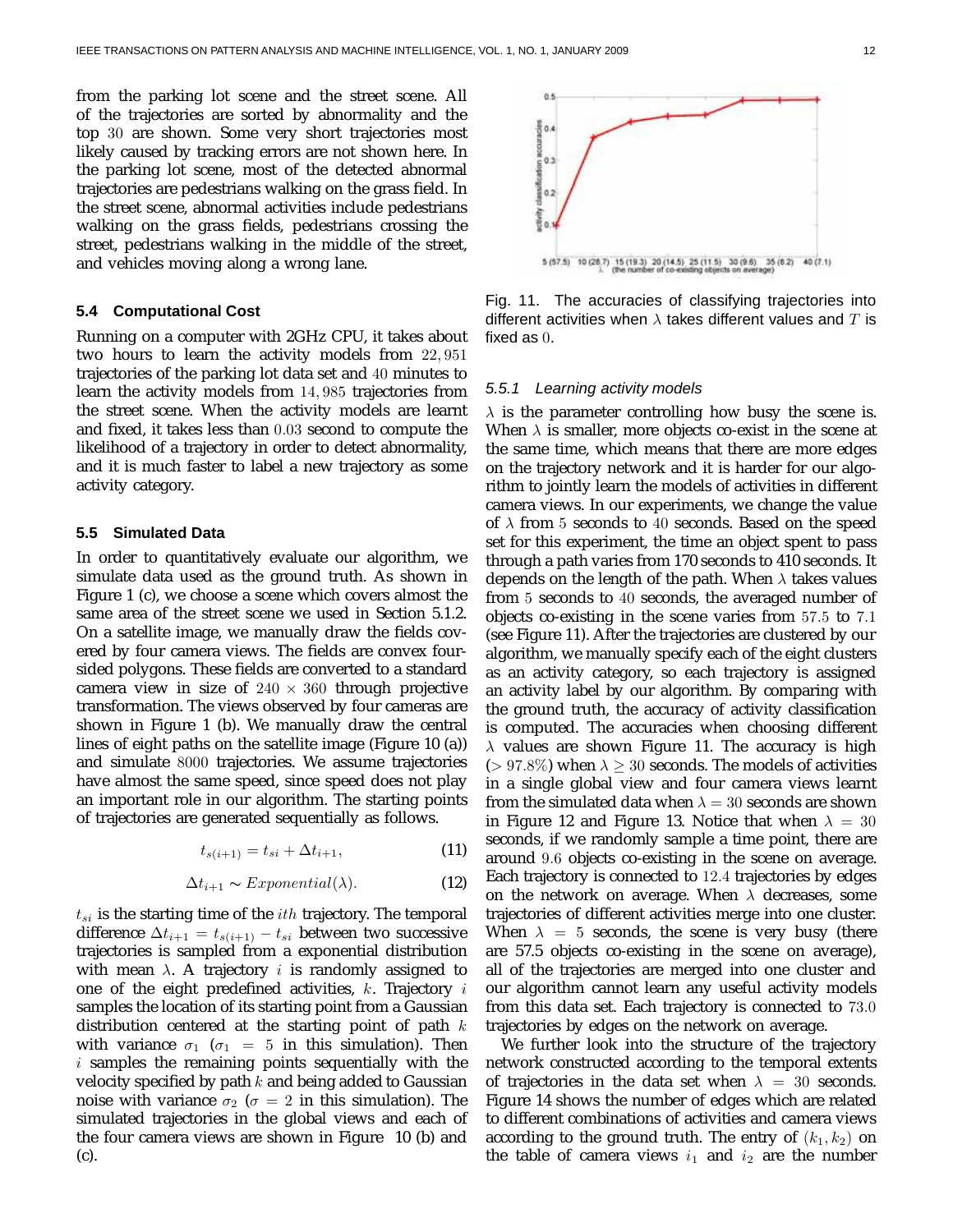

Fig. 10. (a) The central lines of eight paths manually drawn in the scene. They are distinguished by colors: 1 (red), 2 (blue), 3 (dark green), 4 (magenta), 5 (black), 6 (cyan), 7 (yellow), and 8 (orange). (b) Trajectories generated from the eight paths. (c) Trajectories observed in four cameras.

of edges connecting two trajectories, one of which is in camera view  $i_1$  and belongs to activity  $k_1$ , and the other of which is in camera view  $i_2$  and belongs to activity  $k_2$ . There are six  $8 \times 8$  tables. As we mentioned earlier, the edges on the trajectory network indicate possible correspondence candidates based on the temporal extents of trajectories. If the correspondence can be solved just using temporal information, all of the nonzero numbers in the table will be on diagonal. Actually many off diagonal entries have nonzero numbers, which indicate false correspondences, whose ambiguity cannot be solved by only using temporal information. The ratio between the numbers of edges on diagonal and off diagonal is 0.2732. This ratio can be understood as signal-to-noise ratio in some sense. There are many more false correspondences than true correspondences. However, these false correspondences almost uniformly distribute among different combinations of activities and work as background noise. So if a trajectory of activity  $k_1$  is connected with another trajectory of activity  $k_2$ ,  $k_2$ is more likely to be the same as  $k_1$  than any one of the other activties. When the scene is busier, the signal-tonoise ratio is lower. When  $\lambda = 5$ , the ratio is 0.1692 and our algorithm fails. Notice that the signal-to-noise ratio is  $1/7=0.1429$ , if trajectories are randomly connected without using any temporal information.

Figure 15 plots the classification accuracies when  $\lambda$ is fixed as  $40$  seconds and the temporal threshold  $T$ in Eq. 1 changes from 0 seconds to 300 seconds. The results stay at a high accuracy when  $T$  varies in a large range between 0 second and 40 seconds. There is some interesting correlation between Figure 11 and Figure 15. The performance of our algorithm drops if there are too many edges on the trajectory network, which means that the "signal-to-noise" ratio is low. The number of edges increases if  $\lambda$  decreases, which means that the scene is busier and there are more objects co-existing in the scene, or  $T$  increases. From Figure 11, when  $T$  is fixed at 0 second,  $\lambda = 30$  seconds seems to be a turning point on the accuracy curve. On average, there are around



Fig. 15. The accuracies of classifying trajectories into different activities when the temporal threshold  $T$  change from 0 to 300 seconds. Here,  $\lambda = 40$  seconds.

two more objects co-occurring when  $\lambda = 30$  seconds compared with  $\lambda = 40$  seconds. From Figure 15, when  $\lambda$  is fixed at 40 seconds,  $T = 40$  seconds seems to be a turning point on the accuracy curve. Compared with  $T = 0$  second, the temporal window in Eq. 1 extends for  $2 \times T = 80$  seconds. In 80 seconds, there are around two more objects appearing on average when  $\lambda = 40$ seconds. So there are approximately the same number of edges under two settings. For  $(\lambda = 30, T = 0)$ , on average each trajectory is connected to 12.4 trajectories by edges on the network, and for  $(\lambda = 40, T = 40)$  this number is 13.0.

# *5.5.2 Using activity models to solve the correspondence problem*

As mentioned in Section 5.2, the learnt activity models can help to solve the correspondence problem. We evaluate the performance on simulated data. When there are more than two cameras views, the correspondence problem is NP hard in the number of trajectories. Finding an approximate solution to this NP hard problem is not the focus of this paper. So we demonstrate the capability of our activity models by doing correspondence among trajectories in two camera views. Given the distances between trajectories, correspondence of trajectories in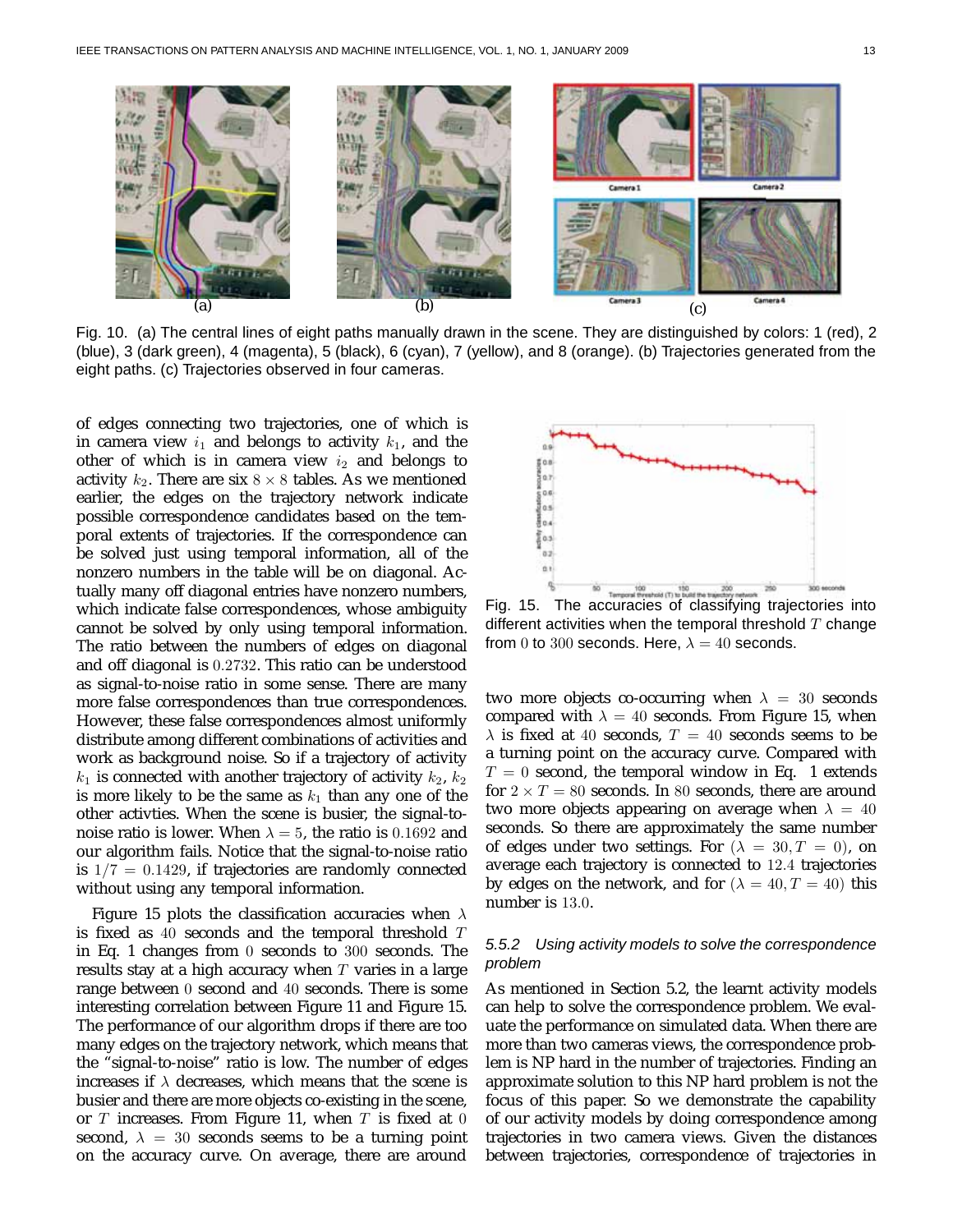

Fig. 12. Distributions of activity models in a single global views learnt from the simulated data. The meaning of colors is the same as Figure 5.

two cameras views can be solved by the Hungarian algorithm [56] in polynomial time. The distance  $D(a, b)$ between two trajectories  $a$  and  $b$  which are in different views are define as follows. Each point on trajectories is assigned to one of the activities according to Eq. 9. Thus each trajectory *j* has a distribution  $p_i$  over activities. If trajectories  $a$  and  $b$  satisfy the temporal constraint Eq 1,

$$
D(a,b) = \sum_{k=1}^{K} p_a(k) \log \left( \frac{p_a(k)}{p_b(k)} \right) + \sum_{k=1}^{K} p_b(k) \log \left( \frac{p_b(k)}{p_a(k)} \right),\tag{13}
$$

which is Jensen-Shannon divergence; otherwise  $D(a, b) = \infty$ .

We choose camera views 1 and 4 which are shown in Figure 1. 1000 trajectories are simulated and they are not in the data set of 8000 trajectories used to learn the activity models. 1000 trajectories are observed in camera view 1 and around 880 trajectories are observed in camera view 4. Some trajectories of activity 7 (see Figure 10) observed in camera view 1 have no corresponding trajectories in camera view 4. We simulate different sets of data by changing the parameter  $\lambda$ . The accuracies of correspondence are plotted in Figure 16. It achieves very good correspondence accuracy (higher than 97%) when  $\lambda \geq 30$ . The accuracy drops when the scene is busier because of two reasons: (1) the activity models are not well learnt; (2) some objects of the same activity exist around the same time so they cannot be distinguished by activity categories and temporal extents.



Fig. 16. Accuracies of correspondence. Solve the correspondence problem of trajectories observed in the views of camera 1 and camera 4.  $\lambda$  varies from 5 seconds to 40 seconds.

# **6 DISCUSSION**

The performance of our algorithm depends on the number of edges on the trajectory network. If on average a trajectory is connected to a large number of other trajectories, which means that there are many false correspondence candidates, the models of activities cannot be well learnt. The number of edges increases because of two reasons: the scene is busy or the temporal threshold  $T$  is large. A large  $T$  allows a large transition gap between camera views. So if a scene is busy, the transition gaps between cameras has to be small, which limits the topology of camera views in some sense. In this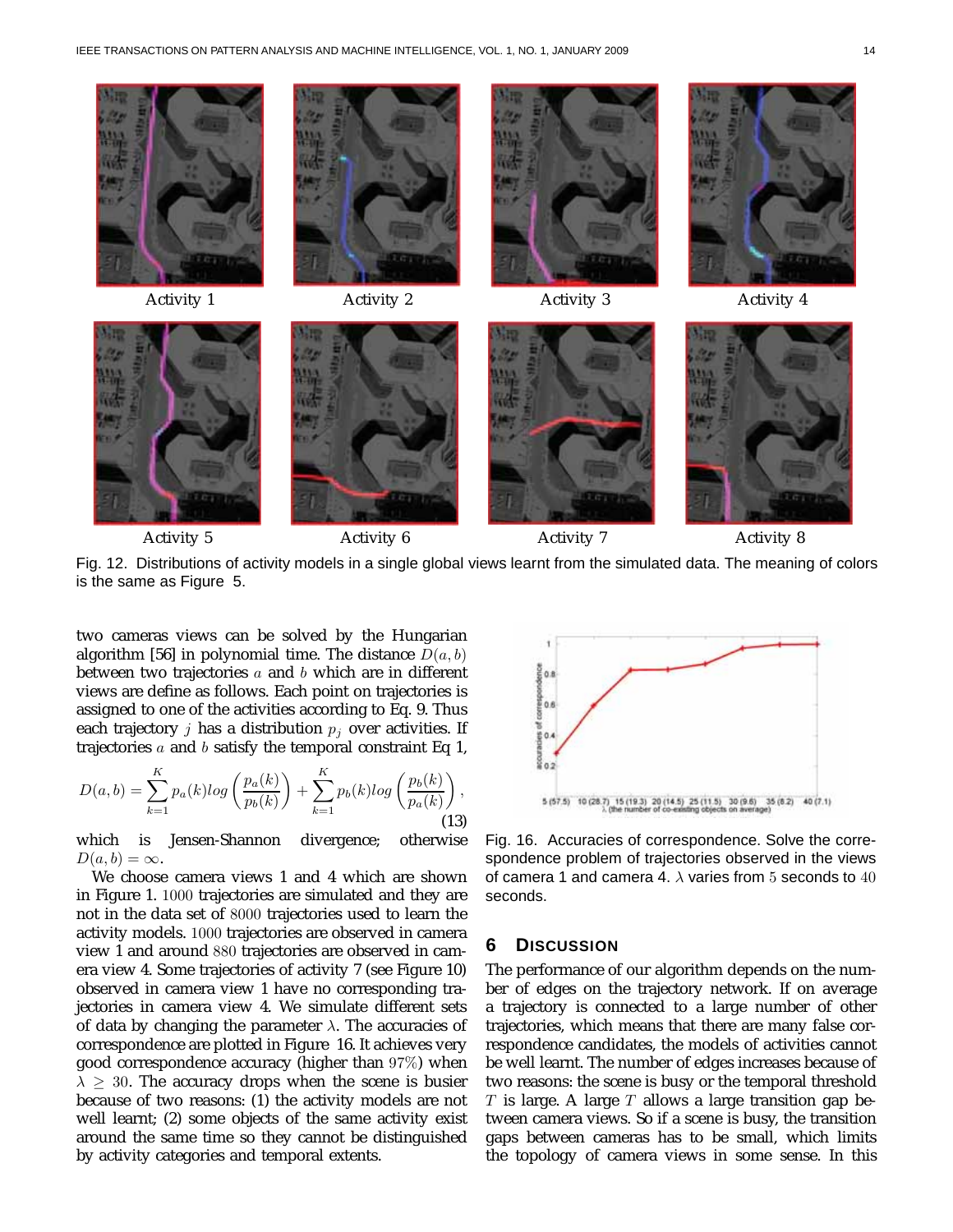

Fig. 13. Distribution of activity models in four camera views learnt from the simulated data. The meaning of colors is the same as Figure 5.

work, only temporal information is used to build the trajectory network. That is why the algorithm is sensitive to how busy the scene is. Some other features, such as appearance, can also be used to eliminate some edges. If two objects observed in different camera views are poorly matched by appearance, their trajectories are not connected by an edge even though their temporal extents are close. Thus activity models may be well learnt even in a busy scene. However, in this case the problem of matching appearance across camera views has to be addressed. It is a direction of our future study.

In this work, only positions and moving directions are computed as features of trajectories, since in our application they are enough to model paths of objects. Some other features such as size of objects and speed can also be added into this framework. They can be used to cluster motion patterns into more categories, such as separating vehicles and pedestrians moving on the same path. However, the size of the codebook will increase quickly as more features are included and thus the computational cost will increase.

In our clustering method, the number of clusters  $K$ has to be manually chosen. Some nonparametric models such as Hierarchical Dirichlet Processes [57], [8] can learn the number of clusters from data. They could be used to

improve our clustering method in the future work.

# **7 CONCLUSION**

We propose a framework to model activities and cluster trajectories over a multi-camera network. The models of activities can be used to detect scene structures. It is unsupervised and does not require first solving the challenging multi-camera correspondence problem. When the activity models have been learnt without supervision, it can help to solve the correspondence problem. Experiments on a simulated data set and two data sets including a very large number of trajectories demonstrate the effectiveness of this approach.

# **REFERENCES**

- [1] J. W. Davis and A. F. Bobick. The representation and recognition of action using temporal templates. In *Proc. of IEEE Int'l Conf. Computer Vision and Pattern Recognition*, 1997.
- [2] L. Zelnik-Manor and M. Irani. Event-based analysis of video. In *Proc. of IEEE Int'l Conf. Computer Vision and Pattern Recognition*, 2001.
- [3] H. Zhong, J. Shi, and M. Visontai. Detecting unusual activity in video. In *Proc. of IEEE Int'l Conf. Computer Vision and Pattern Recognition*, 2004.
- [4] T. Xiang and S. Gong. Video behaviour profiling and abnormality detection without manual labelling. In *Proc. of IEEE Int'l Conf. Computer Vision*, 2005.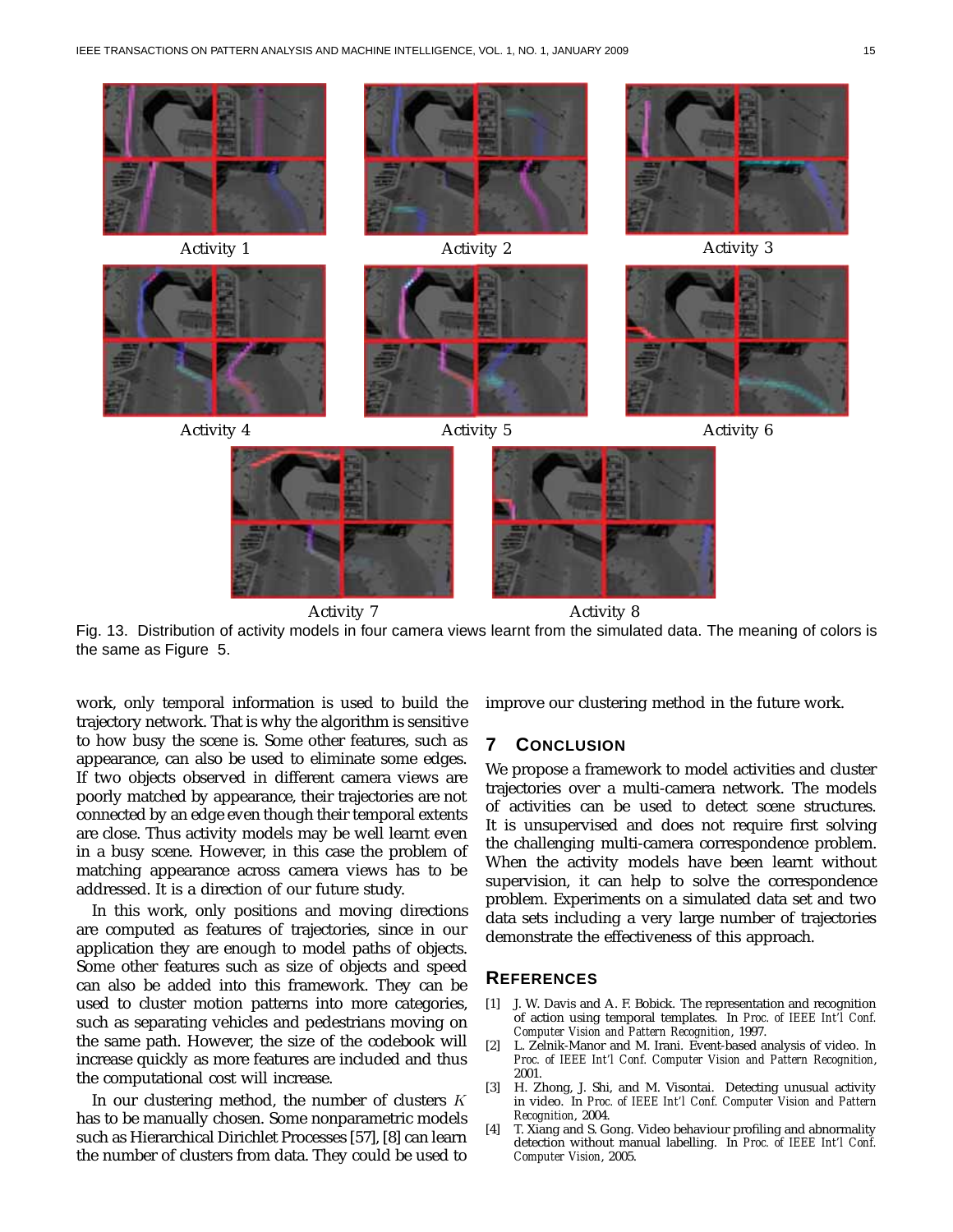|          | Camera 2       |              |                         |            |             |         |              |                |              |          | Camera 3                 |              |              |          |                |             |              |                         |              |
|----------|----------------|--------------|-------------------------|------------|-------------|---------|--------------|----------------|--------------|----------|--------------------------|--------------|--------------|----------|----------------|-------------|--------------|-------------------------|--------------|
|          |                | 1            | $\overline{\mathbf{z}}$ | 3          | 4           | 5       | 6            | $\overline{ }$ | 8            |          |                          | ı            | $\mathbf{z}$ | 3        | $\blacksquare$ | 5           | $\epsilon$   | $\overline{ }$          | 8            |
| Camera 1 | 1              | 1747         | 566                     | o          | ۰           | o       | ۰            | з              | ٥            | Camera 1 | $\mathbf{1}$             | 1107         | 638          | o        | 1036           | 1011        | ٠            | 502                     | ۰            |
|          | $\overline{2}$ | 698          | 1657                    | o          | ۰           | ۰       | $\bf o$      | 3              | ۰            |          | $\mathbf{z}$             | 984          | 1176         | o        | 973            | 1114        |              | 477                     | o            |
|          | з              | 599          | 615                     | $^{\circ}$ | ۰           | o       | $\mathbf o$  | 3              | ۰            |          | $\overline{\mathbf{3}}$  | 780          | 598          | $\bf{0}$ | 814            | 860         | ۰            | 298                     | o            |
|          | A.             | 811          | 719                     | ۰          | $\circ$     | o       | $\mathbf o$  | 1              | 0            |          | $\overline{\phantom{a}}$ | 1124         | 692          | 0        | 1361           | 1040        | ۰            | 539                     | o            |
|          | s              | 811          | 753                     | o          | ۰           | $\circ$ | ۰            | 2              | ٥            |          | 5                        | 1124         | 733          | 0        | 1055           | 1374        | ۰            | 581                     | o            |
|          | 6              | 485          | 477                     | o          | o           | ۰       | $\mathbf{o}$ | o              | o            |          | 6                        | 687          | 452          | o        | 639            | 776         | $\theta$     | 120                     | ۰            |
|          | $\overline{ }$ | 898          | 924                     | ٥          | ۰           | ۰       | o            | 11             | ۰            |          | $\overline{I}$           | 1199         | 905          | $\bf o$  | 1105           | 1230        | $\bullet$    | 1439                    | o            |
|          | 8              | 529          | 483                     | 0          | ۰           | o       | 0            | 0              | $\bullet$    |          | B                        | 724          | 465          | $\bf{0}$ | 678            | 799         | $\bullet$    | 160                     | $\mathbf{0}$ |
|          |                |              |                         |            | Camera 4    |         |              |                |              |          |                          |              |              |          | Camera 3       |             |              |                         |              |
|          |                | x            | $\mathbf{z}$            | 3          | ٠           | 5.      | 6            | $\overline{1}$ | $\mathbf{B}$ |          |                          | а            | $\mathbf{z}$ | 3        | $\bullet$      | 5.          | $\epsilon$   | $\mathbf{7}$            | B.           |
| Camera 1 | a.             | 1831         | 948                     | 927        | 881         | 914     | 870          | o              | 821          | Camera 2 | 1                        | 1703         | 447          | ۰        | 662            | 833         | c            | 260                     | $\bf{0}$     |
|          | $\overline{z}$ | 945          | 1779                    | 950        | 858         | 850     | 770          | $\bf{0}$       | 746          |          | $\mathbf{z}$             | 744          | 1292         | o        | 753            | 701         | c            | 201                     | o            |
|          | 3              | 769          | 594                     | 1795       | 714         | 633     | 656          | $\bf o$        | 586          |          | 3                        | ۰            | o            | $\Omega$ | ۰              | ۰           | c            | ۰                       | $\bf o$      |
|          | п              | 865          | 888                     | 1028       | 1875        | 975     | 966          | $\mathbf o$    | 897          |          | п                        | $\circ$      | $\sigma$     | o        | $\sigma$       | $\circ$     | ¢            | ۰                       | ۰            |
|          | s              | 948          | 939                     | 1014       | 970         | 1900    | 811          | $\bf{o}$       | 810          |          | 5                        | $\circ$      | $\mathbf o$  | o        | ٥              | o           | ¢            | o                       | $\mathbf o$  |
|          | ъ              | 550          | 459                     | 763        | 654         | 509     | 1522         | o              | 475          |          | 6                        | $\circ$      | o            | o        | ۰              | o           | ¢.           | o                       | o            |
|          | $\mathbf{r}$   | 1015         | 961                     | 1184       | 1074        | 951     | 938          | $\bf{0}$       | 884          |          | $\overline{ }$           | 3            | $\mathbf o$  | ۰        | з              | $\mathbf o$ | c            | 6                       | o            |
|          | в              | 609          | 484                     | 737        | 597         | 579     | 503          | $\bf{0}$       | 1457         |          | я                        | o            | $\bf o$      | o        | ۰              | $^{\circ}$  | c            | ۰                       | $\bf o$      |
|          |                |              |                         |            | Camera 4    |         |              |                |              |          |                          |              |              |          | Camera 4       |             |              |                         |              |
|          |                | $\mathbf{r}$ | 2                       | а          | 4           | 5       | 6            | $\mathbf{r}$   | 8            | Camera 3 |                          | $\mathbf{I}$ | $\mathbf{z}$ | 3        | $\bullet$      | 5           | $\mathbf{G}$ | $\overline{\mathbf{z}}$ | $\mathbf{B}$ |
| Camera 2 | п              | 588          | 609                     | 649        | 610         | 642     | 433          | 0              | 459          |          | 1                        | 855          | 791          | 937      | 910            | 840         | 762          | ۰                       | 747          |
|          | $\overline{z}$ | 579          | 558                     | 629        | 551         | 588     | 571          | o              | 520          |          | 2                        | 551          | 539          | 611      | 536            | 559         | 548          | o                       | 504          |
|          | э              | ۰            | $\bf o$                 | $\bf{0}$   | o           | o       | ۰            | ۰              | $\bf{0}$     |          | з                        | 0            | o            | o        | ۰              | ۰           | ۰            | ۰                       | o            |
|          | ٠              | o.           | ۰                       | o          | ö           | o       | o.           | ۰              | $\bf{0}$     |          | 4                        | 835          | 693          | 886      | 881            | 767         | 697          | o                       | 694          |
|          | 5              | ۰            | o                       | o          | o           | $\bf o$ | ۰            | ۰              | o            |          | s                        | 774          | 849          | 972      | 759            | 889         | 848          | $\alpha$                | 796          |
|          | 6              | o            | o                       | o          | $\bf o$     | o       | $\bf o$      | o              | $^{\circ}$   |          | 6                        | 0            | ۰            | ٥        | o              | 0           | $\bullet$    | 0                       | o            |
|          | 7              | 1            | $\bf o$                 | 2          | 2           | 0       | 1            | $\bf{0}$       | $\mathbf{z}$ |          | 7                        | 323          | 224          | 525      | 357            | 228         | 274          | $\bf{o}$                | 291          |
|          | п              | o            | o                       | $\sigma$   | $\mathbf o$ | ۰       | o            | $\bf{0}$       | $\bf o$      |          | R                        | o            | o            | ٥        | $\bf o$        | o           | Ó.           | $\sigma$                | $\bf o$      |

Fig. 14. The number of pairs of simulated trajectories, which are in different camera views, belong to activities  $i$  and  $j$  (i,  $j = 1, ..., 8$ ), and whose temporal extents are close. Here,  $\lambda = 6$  and  $T = 0$ .

- [5] P. Smith, N. Lobo, and M. Shah. Temporalboost for event recognition. In *Proc. of IEEE Int'l Conf. Computer Vision*, 2005.
- Y. Wang, T. Jiang, M. S. Drew, Z. Li, and G. Mori. Unsupervised discovery of action classes. In *Proc. of IEEE Int'l Conf. Computer Vision and Pattern Recognition*, 2006.
- [7] X. Wang, X. Ma, and E. Grimson. Unsupervised activity perception by hierarchical bayesian models. In *Proc. of IEEE Int'l Conf. Computer Vision and Pattern Recognition*, 2007.
- [8] X. Wang, X. Ma, and W. E. L. Grimson. Unsupervised activity perception in crowded and complicated scenes using hierarchical bayesian models. *IEEE Trans. on Pattern Analysis and Machine Intelligence*, 2008.
- [9] N. Johnson and D. Hogg. Learning the distribution of object trajectories for event recognition. In *Proc. of British Machine Vision Conf.*, 1995.
- [10] C. Stauffer and W. E. L. Grimson. Learning patterns of activity using real-time tracking. In *IEEE Trans. on Pattern Analysis and Machine Intelligence*, 2000.
- [11] N. Oliver, B. Rosario, and A. Pentland. A bayesian computer vision system for modeling human interactions. *IEEE Trans. on Pattern Analysis and Machine Intelligence*, 22:831–843, 2000.
- [12] I. Haritaoglu, D. Harwood, and L. S. Davis. W4: Real-time surveillance of people and their activities. *IEEE Trans. on Pattern Analysis and Machine Intelligence*, 22:809–830, 2000.
- [13] M. Brand and V. Kettnaker. Discovery and segmentation of activities in video. *IEEE Trans. on Pattern Analysis and Machine Intelligence*, 22:844–851, 2000.
- [14] G. Medioni, I. Cohen, F. BreAmond, S. Hongeng, and R. Nevatia. Event detection and analysis from video streams. *IEEE Trans. on Pattern Analysis and Machine Intelligence*, 23:873–889, 2001.
- [15] S. Honggeng and R. Nevatia. Multi-agent event recognition. In *Proc. of IEEE Int'l Conf. Computer Vision*, 2001.
- [16] T. T. Truyen, D. Q. Phung, H. H. Bui, and S. Venkatesh. Adaboost.mrf: Boosted markov random forests and application to multilevel activity recognition. In *Proc. of IEEE Int'l Conf. Computer Vision and Pattern Recognition*, 2006.
- [17] X. Wang, K. Tieu, and W. E. L. Grimson. Learning semantic scene models by trajectory analysis. In *Proc. of European Conf. Computer Vision*, 2006.
- [18] T. Xiang and S. Gong. Beyond tracking: Modelling activity and understanding behaviour. *International Journal of Computer Vision*, 67:21–51, 2006.
- [19] W. Hu, X. Xiao, Z. Fu, D. Xie, T. Tan, and S. Maybank. A system for learning statistical motion patterns. *IEEE Trans. on Pattern Analysis and Machine Intelligence*, 28:1450–1464, 2006.
- [20] E. Keogh and M. Pazzani. Scaling up dynamic time. In *Proc. of SIGKDD*, 2000.
- [21] D. Makris and T. Ellis. Path detection in video surveillance. *Image Vision and Computation*, 20:859–903, 2002.
- [22] I. Junejo, O. Javed, and M. Shah. Multi feature path modeling for video surveillance. In *Proc. of IEEE Int'l Conf. Pattern Recognition*, 2004.
- [23] F. M. Porikli and T. Haga. Event detection by eigenvector decomposition using object and frame features. In *Proc. of IEEE Conf. Computer Vision and Pattern Recognition Workshop*, 2004.
- [24] Z. Fu, W. Hu, and T. Tan. Similarity based vehicle trajectory clustering and anomaly detection. In *Proc. of IEEE Int'l Conf. Image Processing*, 2005.
- [25] Z. Zhang, K. Huang, and T. Tan. Comparison of similarity measures for trajectory clustering in outdoor surveillance scenes. In *Proc. of IEEE Int'l Conf. Pattern Recognition*, 2006.
- [26] R. Kaucic, A. Perera, G. Brooksby, J. Kaufhold, and A. Hoogs. A unified framework for tracking through occlusions and across